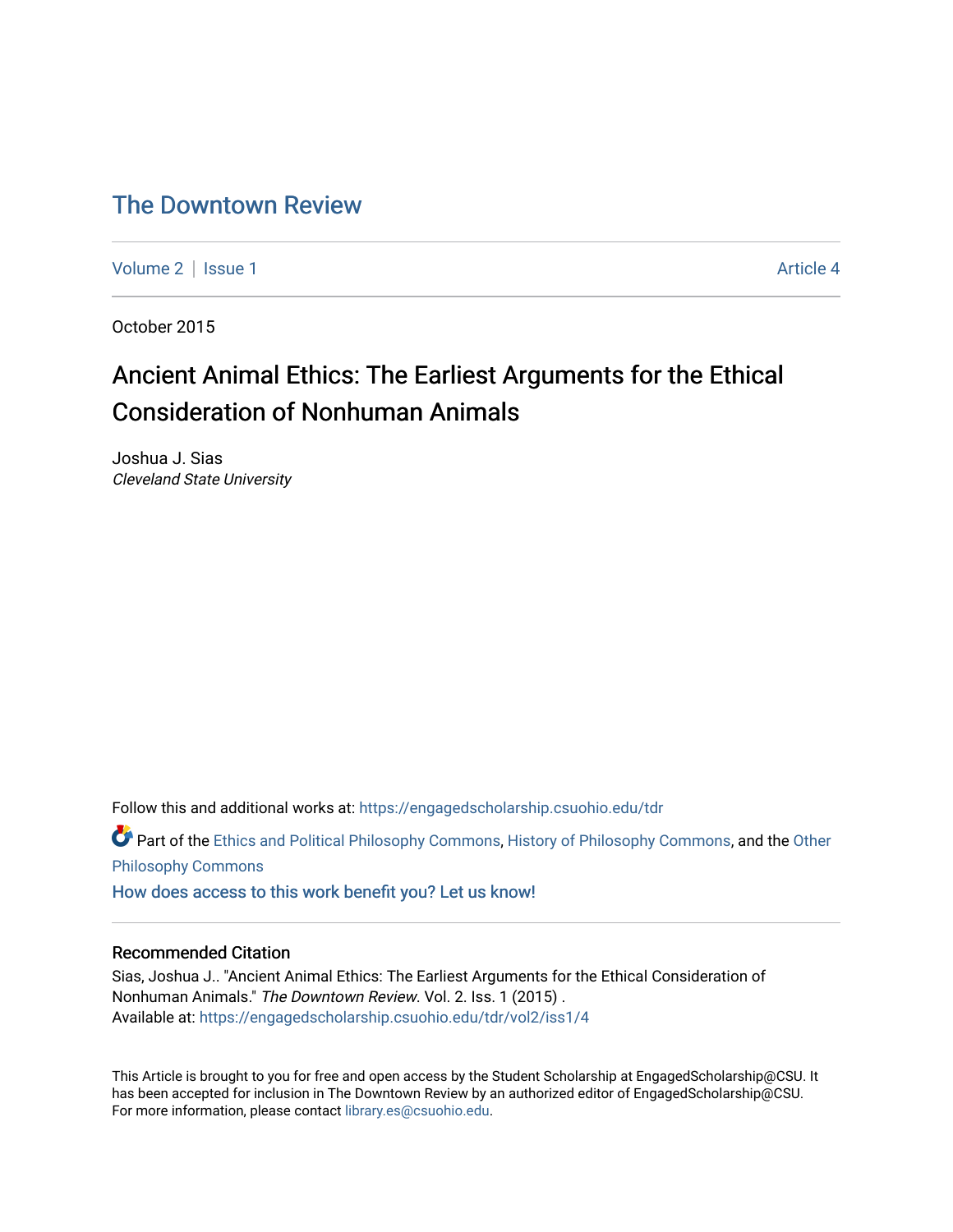Philosophical concern for animal ethics, or the arguments for and against the inclusion of nonhuman animals in moral realms of ethical consideration, has taken off in recent decades. Topics pertinent to animal ethics, such as vegetarianism and animal experimentation, are no longer confined to the classroom as people throughout the world and across disciplines understand the treatment of nonhuman animals to be an issue of great concern. For many, it may appear that animal ethics is a relatively new area of contention, but this could not be further from the truth. Like many issues of philosophical intrigue, animal ethics can be traced back to antiquity. While this is widely documented and studied in the east, through models stemming from the discourse between Vedic schools of thought and competing ascetic traditions, the academic study of antiquity in the west has largely ignored early thinkers and arguments concerned with animal ethics. As this is the case, the question of whether or not the first western philosophers concerned themselves with the wellbeing of nonhuman animals follows.

This paper will cover early animal ethics through the works of Ancient Greek philosophers. By marking early trends in thought and linking them to popular views of modern animal ethics, an idea as to how the current state of massive  $NH<sup>1</sup>$  animal subjugation, suffering, and slaughter came to be can, in part, be exposed. Since religion is generally concerned with ethical conduct, and because the Ancient world was largely structured around religious conceptions, this work will supplement ethical arguments with religious material. That said, those arguments that are explicitly based on religious notions are not the focus of this paper, and instead are utilized to explain the ways in which trends of thought were established and popularized in antiquity. As the tension between religion and ethics (used here as a form of philosophy opposed to theology) is a motivating factor behind the rise and decline of animal ethics, this feature is necessary in order to provide an accurate account of the material presented.

### I. *From Religion to Philosophy: Animals in Ancient Greece*

During the Bronze Age of Ancient Greece, a variety of diets were present. The early Greeks utilized both farming and animal-breeding for food, although the majority of people lived on a vegetarian diet. The primary reason for the prevalence of vegetarianism was the fact that flesh was both "scarce and expensive."<sup>2</sup> Meat was eaten mostly by elites and landowners; occasionally it was enjoyed by the average citizen in feasts and religious ceremonies.<sup>3</sup> As meat was the product of ritual sacrifice, the language utilized for the procuring of flesh was the

 $\overline{\phantom{a}}$ 

<sup>&</sup>lt;sup>1</sup> Throughout the body of this paper I will preface the term "animals" with "NH", denoting "nonhuman". This inclusion is becoming more common in works of critical animal studies and, as it helps reinforce the nature of humans as animals to those readers who mistakenly remove human animals from their shared realm with other species, I too have chosen to employ this usage in my writings.

<sup>2</sup> Lonsdale, Steven H. "Attitudes Towards Animals in Ancient Greece." Cambridge University Press. Greece and Rome, 2nd series, Vol. 26, No. 2 (Oct., 1979). 02 Oct. 2014. <http://www.jstor.org/stable/642507>. p. 147-148.

<sup>3</sup> *Ibid*.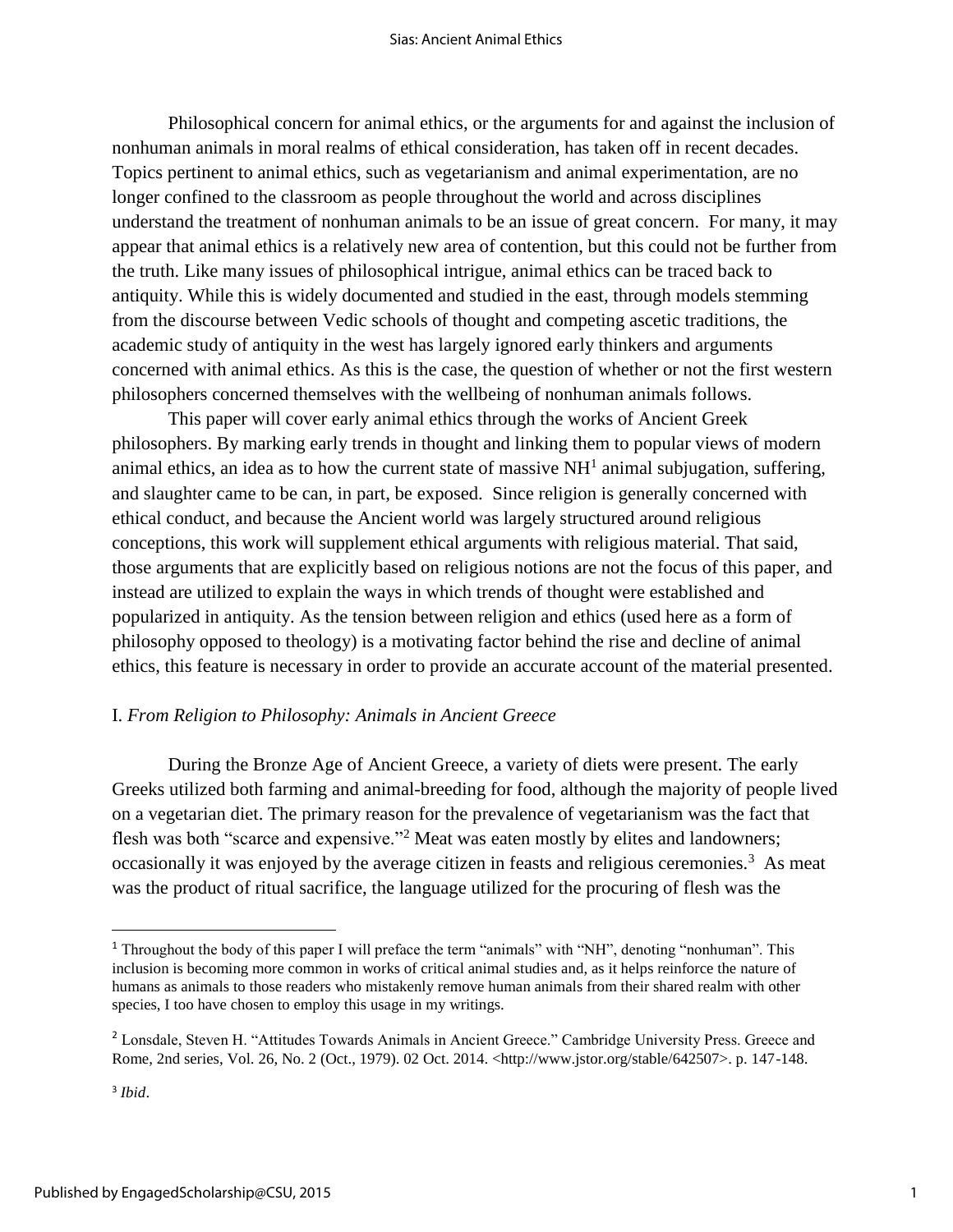language of sacrifice. The consuming of flesh was entirely a product of religious practice.<sup>4</sup> Despite the customs of religious sacrifice in Ancient Greece, there were groups of people who abstained from eating flesh on their own accord; the earliest and perhaps best known of these groups were the Orphic and Pythagorean adherents.

Before describing the views of early vegetarian groups of Ancient Greece, it is important to understand what lead them to their ethical stance. Primarily, there exist two beliefs that help form the early vegetarian's commitment: the myth of a Golden Age and the belief in the regeneration of the soul. The Golden Age is best known through the work of Hesiod, although it is also mentioned to a lesser degree in writings before and after Hesiod's eighth century composition *Work and Days*. <sup>5</sup> Hesiod describes the earliest race of mortals, created by the gods and ruled by Cronus. These people are said to have lived peacefully beside NH animals. The earth had enough vegetation to sustain the hunger of all animal life and so no animals (humans included) were driven to feast upon the flesh of others.<sup>6</sup> Life was easy and hard work was not necessary. For these reasons and more, Hesiod depicts the earliest of ages, the Golden Age, as the greatest age known to humankind. With the fall of Cronus and the rise of Zeus, Hesiod portrays the coming of the following ages: the Silver, the Bronze, and the one in which he lived, the Iron Age. With the fall of the Golden Age came corrupt periods of greed and violence. It is in these later ages that Hesiod believed humans began to eat the flesh of other animals.<sup>7</sup> Thirdcentury philosopher Porphyry also utilized the Golden Age in his works on animal ethics, describing in his *On Abstinence from Animal Food* the correlation between war and the onslaught of animal killing. Porphyry declares, "together with the slaughter of animals, war and injustice were introduced [to the world]."<sup>8</sup>

The second of the influential religious views that facilitated the evolution of animal ethics is the belief in reincarnation. Generally associated with eastern religious thought, reincarnation is the idea that one's soul leaves the body at the time of death only to enter the physical form of another entity. For some early Greek religions, such as the Orphic and Pythagorean traditions,

6 *Ibid*, 17.

<sup>4</sup> Gilhus, Ingvild Saelid. "Animals, Gods And Humans: Changing Attitudes to Animals in Greek, Roman and Early Christian Ideas." New York: Routledge, 2006. p. 115.

<sup>5</sup> Hesiod. "Works and Days." trans. Richard Lattimore, in "Hesoid". Ann Arbor: University of Michigan Press, 1962. Lines 109-201, p. 31, 33, 35, 37, 39, 41.

Reprinted in: Walters, Kerry S., and Lisa Portmess., ed. "Religious Vegetarianism: From Hesiod to the Dalai Lama." New York: State University of New York Press, 2001. p. 17-22.

<sup>7</sup> Walters, *loc. cit.*

<sup>8</sup> Porphyry. "On Abstinence from Animal Food." trans. Thomas Taylor. London: Centaur Press, 1965. p. 145-8. Reprinted in: Walters, Kerry S., and Lisa Portmess., ed. "Religious Vegetarianism: From Hesiod to the Dalai Lama." New York: State University of New York Press, 2001. p. 23-5. (Quotation on page 25.)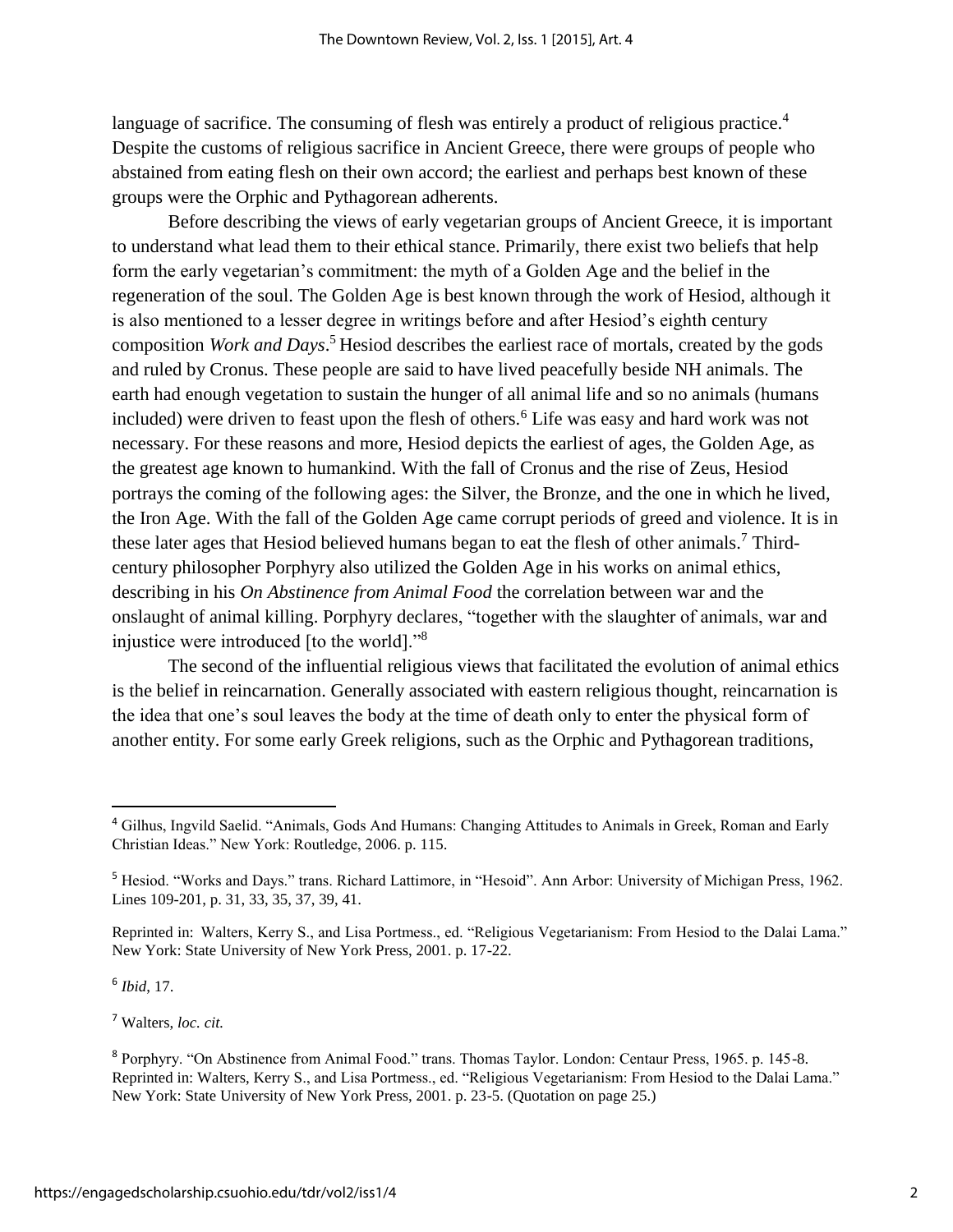this belief meant that NH animals shared in the cycle of regeneration.<sup>9</sup> According to this doctrine, all animals should be treated as one would treat one's own species. This position is supported by the belief that the essential aspect of life (the soul), being a shared characteristic of human and NH animals, is the criteria in which ethical consideration is granted.<sup>10</sup> Empedocles, influenced by Orphic and Pythagorean beliefs, describes the importance of abstaining from killing animals by noting that the action must also be understood as potentially taking the life of one's own family member.<sup>11</sup> With this belief, the act of eating flesh is made synonymous with acts of cannibalism.

While religious beliefs are capable of initiating philosophical inquiry, and thus ethical action, they are also capable of acting as barriers of separation between groups of beings. This truth is apparent in the fact that Hesiod's depiction of the Golden Age did not necessarily give him a sense of ethical responsibility to NH animals. As Newmyer notes, *Works and Days* includes what constitutes as "the earliest extant Greek attempt to differentiate human beings from other animals on philosophical ground."<sup>12</sup> Hesiod does this by arguing that Zeus gave humans justice, a gift not shared with other species.<sup>13</sup> However, problems arise when arguments from regeneration of the soul are used to influence better treatment of NH animals as well. For example, the Orphic belief in reincarnation also consisted of regeneration into plant life, a problem that plagued the issue of dietary sustenance.<sup>14</sup> Nonetheless, the origins of vegetarianism in the west seem to be historically tied to religious roots. Considering the central role dietary concerns play in shaping the human's overall treatment of NH animals, a philosophically satisfying answer to the question of dietary ethics was an issue of concern for the earliest philosophers of the west.

<sup>13</sup> *Ibid*, 83.

<sup>9</sup> Many scholars believe that Pythagoras' conception of reincarnation was influenced by Indian sages and/or Brahmins he came across while in Egypt. Stuart offers a convincing argument for this stance in his chapter titled *Pythagoras and the Sages of India*.

Stuart, Tristram. "The Bloodless Revolution: A Cultural History of Vegetarianism from 1600 to Modern Times." New York: W. W. Norton, 2007.

<sup>10</sup> Dombrowski, Daniel A. "The Philosophy of Vegetarianism." Amherst: The University of Massachusetts Press, 1984. p. 35.

Also see: Riedweg, Christoph. "Pythagoras: His Life, Teaching, and Influence." Ithaca: Cornell University Press, 2002. p. 68.

<sup>&</sup>lt;sup>11</sup> Kirk, G. S., J. E Raven and M. Schofield. "The Presocratic Philosophers: A Critical History with a Selection of Texts." 2nd ed. Cambridge: Cambridge University Press, 1983. p. 319.

<sup>12</sup> Newmyer, Stephen T. "Animals in Greek and Roman Thought: A Sourcebook." New York: Routledge, 2011. p. 82.

<sup>14</sup> Dombrowski, *loc. cit*.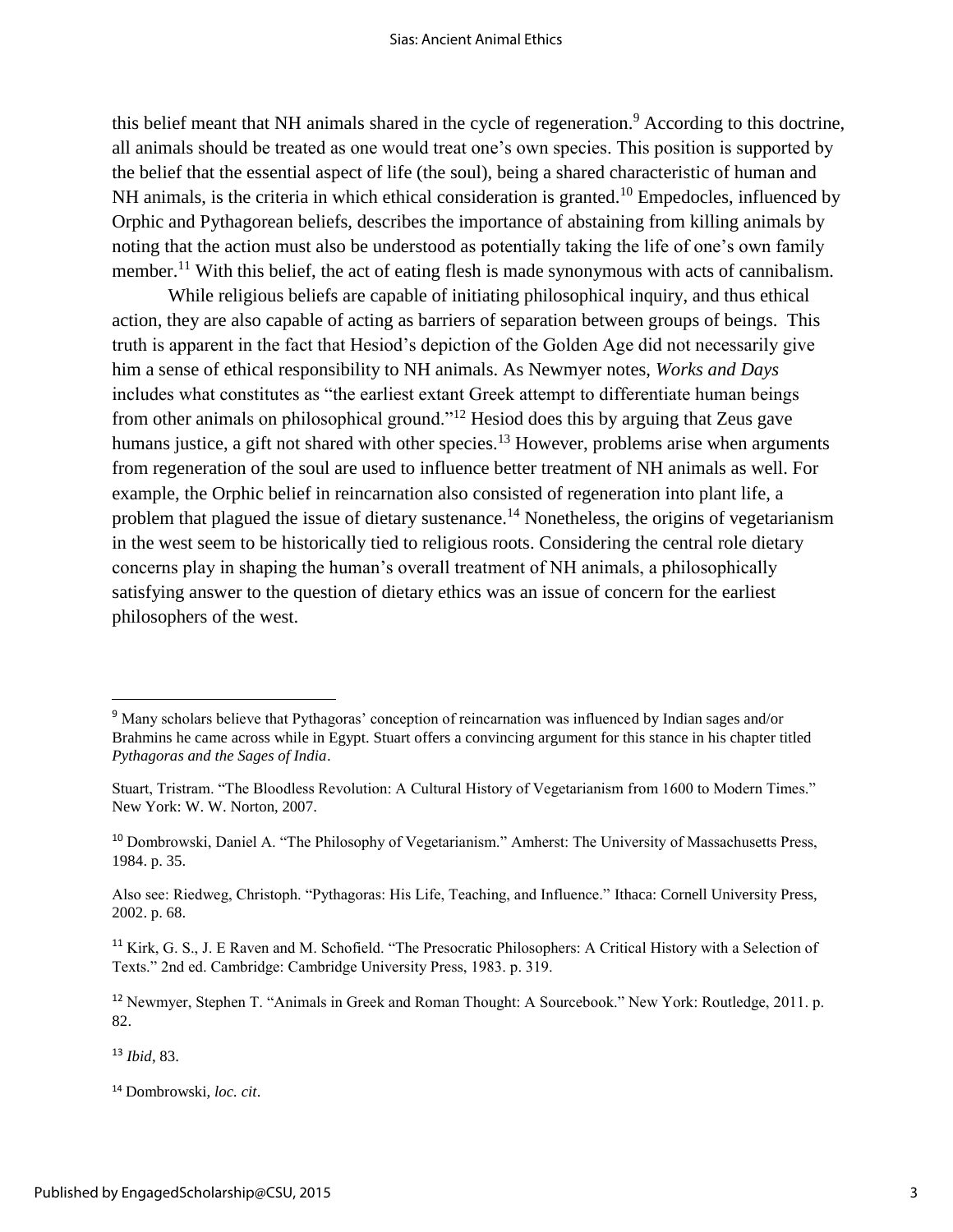### II. *Pythagoras on Animal Ethics*

Many scholars of ancient philosophy consider Pythagoras to be one of the most influential philosophers of all time.<sup>15</sup> For many writers, including Plutarch, Diogenes Laertius, Ovid, and Voltaire, Pythagoras was considered the first great advocate for vegetarianism.<sup>16</sup> This is supported by the use of the phrase "Pythagorean diet", which was used well into the nineteenth century to refer to people we now label "vegetarian."<sup>17</sup> Although many modern critiques dismiss Pythagoras' vegetarianism due to its connection to religious belief (i.e. reincarnation), many writers noted that Pythagoras also abstained from flesh on grounds unrelated to reincarnation.<sup>18</sup> These reasons included health concerns, as well as more philosophically-founded ethical considerations.<sup>19</sup>

Russel, Bertrand. "*History of Western Philosophy*." ed. 1972. New York: Simon and Schuster, 1972. p. 29.

<sup>16</sup> Dombrowski, *op. cit.* 37.

 $\overline{\phantom{a}}$ 

<sup>17</sup> Phelps, Norm. "The Longest Struggle: Animal Advocacy from Pythagoras to Peta." New York: Lantern Books, 2007. p. 27.

<sup>18</sup> It is important to mention that there are accounts of Pythagoras that paint him as a conscious meat eater, forbidding the eating of some parts of animals (or only some animals). In these accounts Pythagoras is not remembered as a vegetarian. Aristoxenus described Pythagoras' diet as having included all forms of animals except ox and sheep (Dombrowski, 48-9). Aristotle and others reported that Pythagoras and his followers only forbid the consumption of certain parts of animals, including the sexual organs, legs, and brain (Riedwig, 37). Attempting to resolve this apparent contradiction, Riedwig hypothesizes that two different groups of Pythagoreans (followers of Pythagoras' teachings) existed beside each other, with those who took part in society and hence the practice of animal sacrifice common then, permitted to eat flesh. Others, such as Pythagoras himself, were isolated from society and therefore expected to follow a strict vegetarian diet (69). The view that different sects of Pythagoreans existed is supported in the works of Iamblichus. In these ancient works one finds a description of a class of Pythagoreans known as *akousmatikoi* and another, differing description, of a second class referred to as the *mathematikoi*. The *mathematikoi* are reported by Iamblichus as having been the stricter of the Pythagoreans, meditating rigorously and never consuming flesh (Dombrowski, 47). The confusion between the various accounts of Pythagoras' life seems to be a result of these conflicting sects of followers and the mischaracterization that each view somehow represented that of Pythagoras (Dombrowski, 49)\*. Nonetheless, most of the textual evidence of Pythagoras' life points to a Pythagoras that abstained from flesh-based foods.

One observes Pythagoras' attitude towards nonhuman animals in more than his dietary preferences. For example, Gorman reports that "apart from Aristoxenus […] all other ancient evidence indicates that Pythagoras refused to sacrifice animals". Instead, he chose to sacrifice herbs, incense, and metals (75). In addition, Eudoxus of Cnidus describes Pythagoras as a person who "avoided any contact with cooks and hunters" (Riedwig, 37). These descriptions add to the collection of accounts suggesting that Pythagoras abstained from eating flesh.

\* Dombrowski elaborates this point through the example of Aristoxenus who became aware of Pythagoras' teachings through the society of Pythagoreans that was present in his time. These Pythagoreans Aristoxenus encountered lived at Tarentum prior to the fourth century. The Tarentum Pythagoreans aligned more with the akousmatikoi, eating flesh and living as part of a larger society.

<sup>15</sup> In *History of Western Philosophy*, Bertrand Russell famously credits Pythagoras as being the most influential philosopher of all western philosophy. Many others follow, noting his mathematical discoveries, religious beliefs, and the links he made between these otherwise different areas of study.

<sup>19</sup> Dombrowski, *loc. cit*.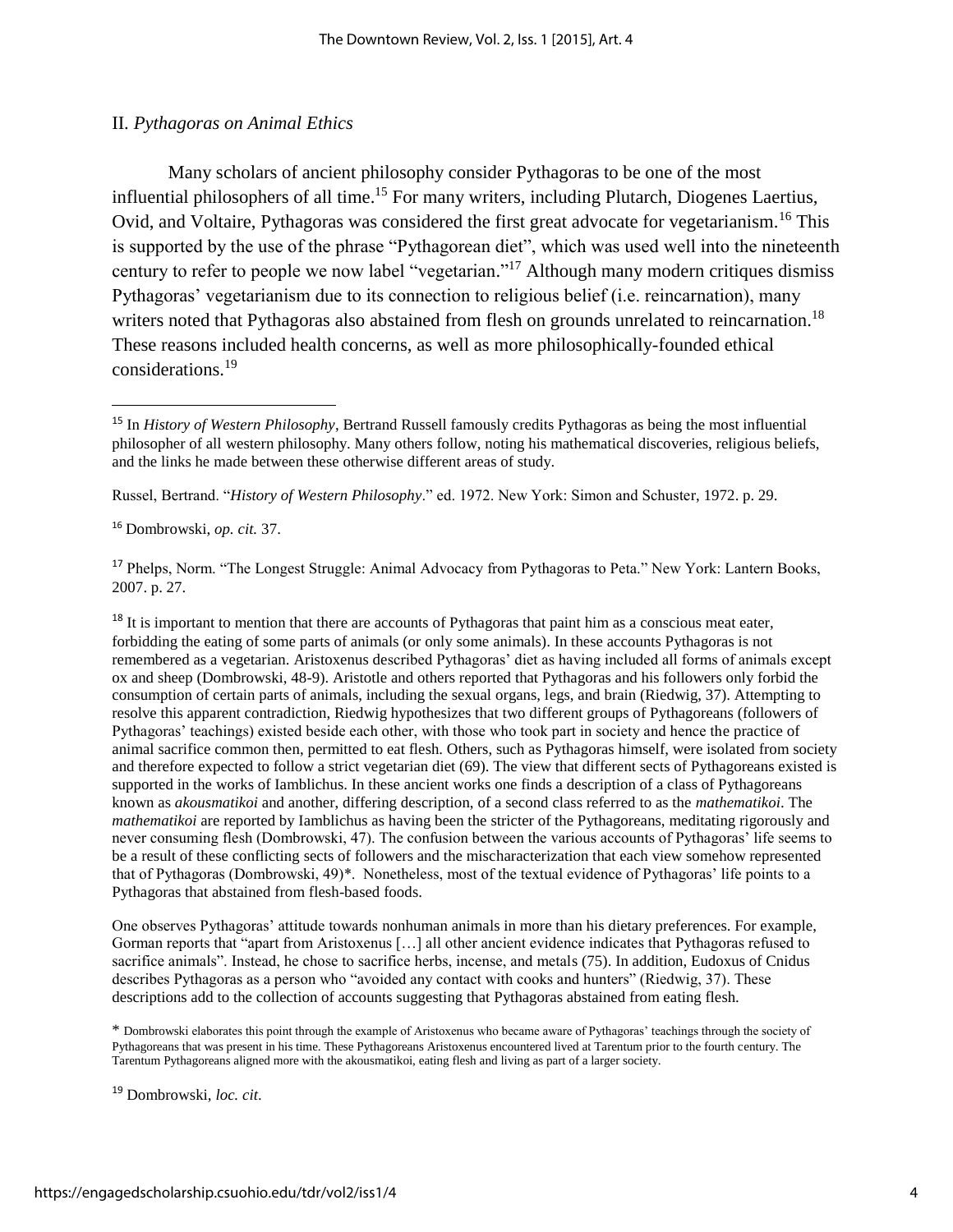Touching on the philosophical reasoning behind Pythagoras' diet, belief in reincarnation was only one of many reasons for his socially-odd practice of vegetarianism. For Pythagoras, Diogenes Laertius writes, the soul of the human consists of three qualities: "intelligence (nous), passion (thymos), and reason (phren)."<sup>20</sup> NH animals are said to possess both intelligence and passion, characteristics of the animal's soul that do not belong to plant life. It is intelligence and passion, the element of life that allows for sentience, that makes the mistreatment of NH animals unethical.<sup>21</sup> In this way, Pythagoras is documented as having understood, ahead of his time, the idea that humans are essentially one of many species of animal. Gorman notes that:

> For Pythagoras man was intimately linked with the rest of the animal kingdom and did not enjoy any innate superiority over the other animals. Man was not the image of the divine, but a living being whose only distinguishing characteristic was his greater ability to be trained and participate in intelligence. $22$

Gorman continues by explaining Pythagoras' view that animals are indeed rational, demonstrating how Pythagoras defends this claim by referring to the nonhuman animal's ability to be trained. In addition, Pythagoras believed that animals were capable of speech, although most people (himself being the exception) could not understand their language.<sup>23</sup> According to Iamblichus, Pythagoras only differentiated between human and nonhuman animals on the grounds that humans used both internal and external speech, whereas nonhumans used only internal speech. This seems to follow from the myth of the golden age, in that it was believed that all animals, humans included, originally shared the same language and spoke to each other directly.<sup>24</sup> In fact, this myth is not unique to Pythagoras, as Plato references the same point in the *Statesman*. 25

<sup>21</sup> *Ibid*.

 $\overline{\phantom{a}}$ 

<sup>22</sup> Gorman, Peter. "Pythagoras: A Life." London: Routledge, 1979. p. 185.

<sup>23</sup> *Ibid*.

<sup>&</sup>lt;sup>20</sup> Diogenes Laertius. "Lives of Eminent Philosophers, Volume II." English trans. R. D. Hicks. Loeb Classical Library. Cambridge: Harvard University Press, 1970 ed.

<sup>&</sup>quot;The soul of men, he says, is divided into three parts, intelligence, reason, and passion. Intelligence and passion are possessed by other animals as well, but reason by man alone" (VIII. 30. p. 347.)

As Dombrowski mentions in his footnote to his discussion on Pythagoras' distinctions between the souls of living things (p. 151, note 64), Diogenes Laertius does not elaborate on what distinguishes *nous* (intelligence) from *phren*  (reason). Plato orders these characteristics of soul differently, as will be shown in Section III of this paper.

<sup>24</sup> Dombrowski, *loc. cit*.

<sup>&</sup>lt;sup>25</sup> Plato, "Statesman." Plato. trans. J.B Skemp. The collected Dialogues of Plato: Including the Letters. Edith Hamilton and Huntington Cairns., ed. Princeton: Princeton University Press, 1994. 271d-4c.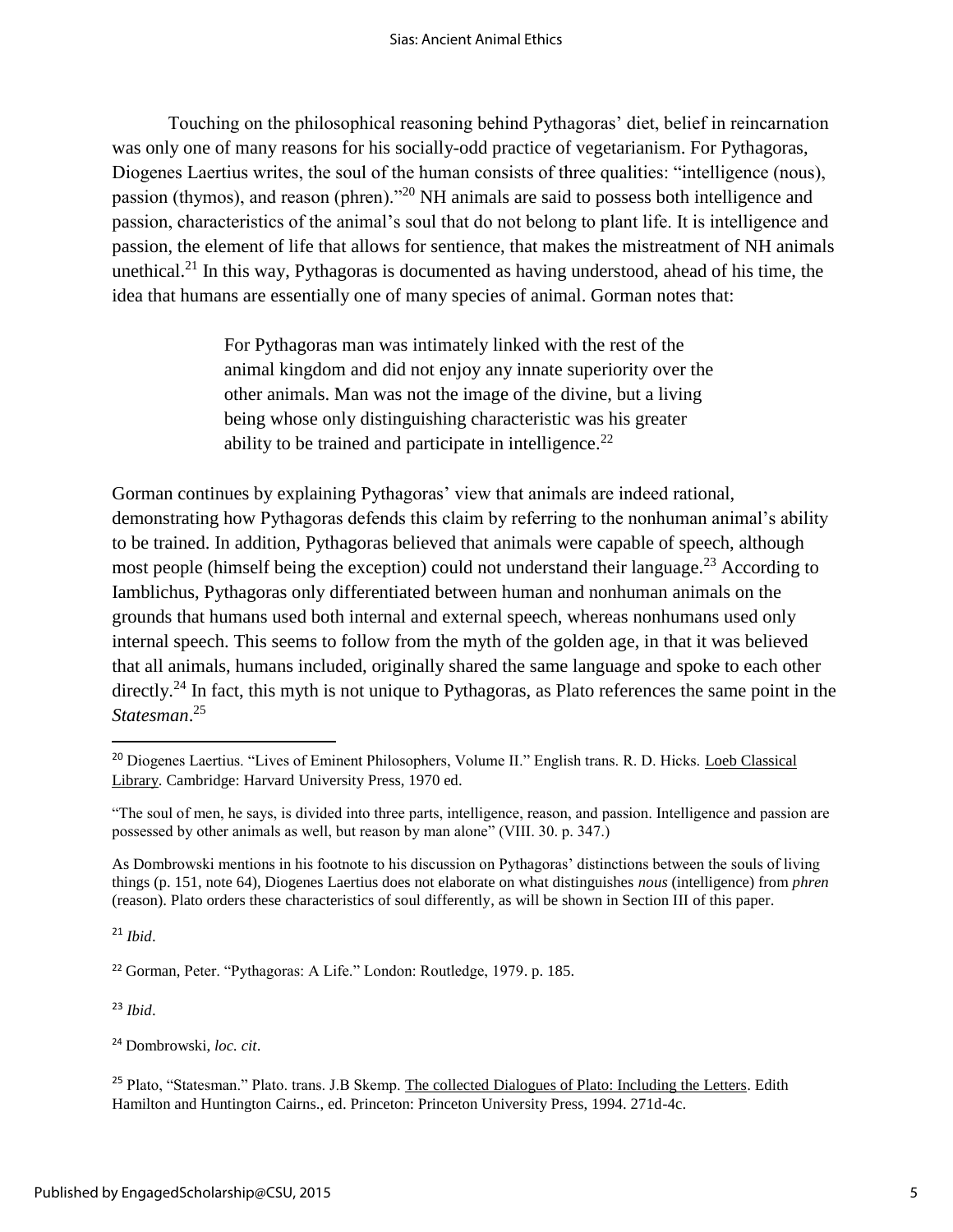Although plant life does not contain the elements of intelligence and passion, plants too are granted concern by Pythagoras as they have life and create the environment from which more life can spring. For these reasons, Pythagoras is often considered one of the earliest proponents of environmental ethics, teaching his students to use only those plants that are absolutely necessary.<sup>26</sup> This distinction and its link to vegetarianism is notable in its foreshadowing of our current state of environmental devastation; climate change, deforestation, and massive resource consumption (amongst other things) are all linked to the production of animal-based foods.<sup>27</sup>

In addition to the arguments pertaining to the soul mentioned above, Pythagoras was a staunch advocate for the popular ancient doctrine of moderation.<sup>28</sup> His diet was understood to further the moderate way of life in that it utilized less resources and kept him "hunger-free." This ability to eat moderately is described by Porphyry as having helped Pythagoras maintain an ideally constant physical and mental state that gave him the capacity to meditate for long periods of time.<sup>29</sup>

As this discussion demonstrates, Pythagoras and the different accounts of his views on animals and diet show that the issue of animal ethics can be traced back to the very beginnings of western philosophical thought. His immense influence on the philosophy, mathematics, and the sciences that followed is undeniable, yet his views on animal and environmental ethics seem to be largely absent in much of the modern literature discussing his influences. Pythagoras's influence is perhaps best represented in the works of Plato. As the works of Plato, along with his student Aristotle, are largely considered essential to the development of western philosophy, it is useful to take a closer look at what these two important writers have to add to the long history of animal ethics.

#### III. *Plato and Aristotle on Animal Ethics*

Issues most often considered in works on animal ethics, such as the aforementioned dietary and ritualistic use of NH animals, are not directly mentioned in the works of Plato or Aristotle. For Plato, references to diet are found scattered across his many works. Animal ethics in itself does not seem to have been an issue with which Plato concerned himself. Despite Aristotle's reputation as the first person to study animal life in a biological sense, he too fails to commit himself to the inclusion of NH animals in his ethical writings. In order to get an idea as

 $\overline{a}$ 

<sup>26</sup> Dombrowski, *op. cit*. 51.

<sup>&</sup>lt;sup>27</sup> It is not my intention to include an account of the link between animal agriculture and environmental issues here; I am merely linking the ancient thoughts of Pythagoras to the modern science that supports his theories. Much has been written on this topic. If you are interested in reading more about this topic I suggest the work of John Robbins and Richard Oppenlander.

<sup>28</sup> Dombrowski, *op. cit*. 45-46.

<sup>29</sup> Riedwig, *op. cit*. 32-33.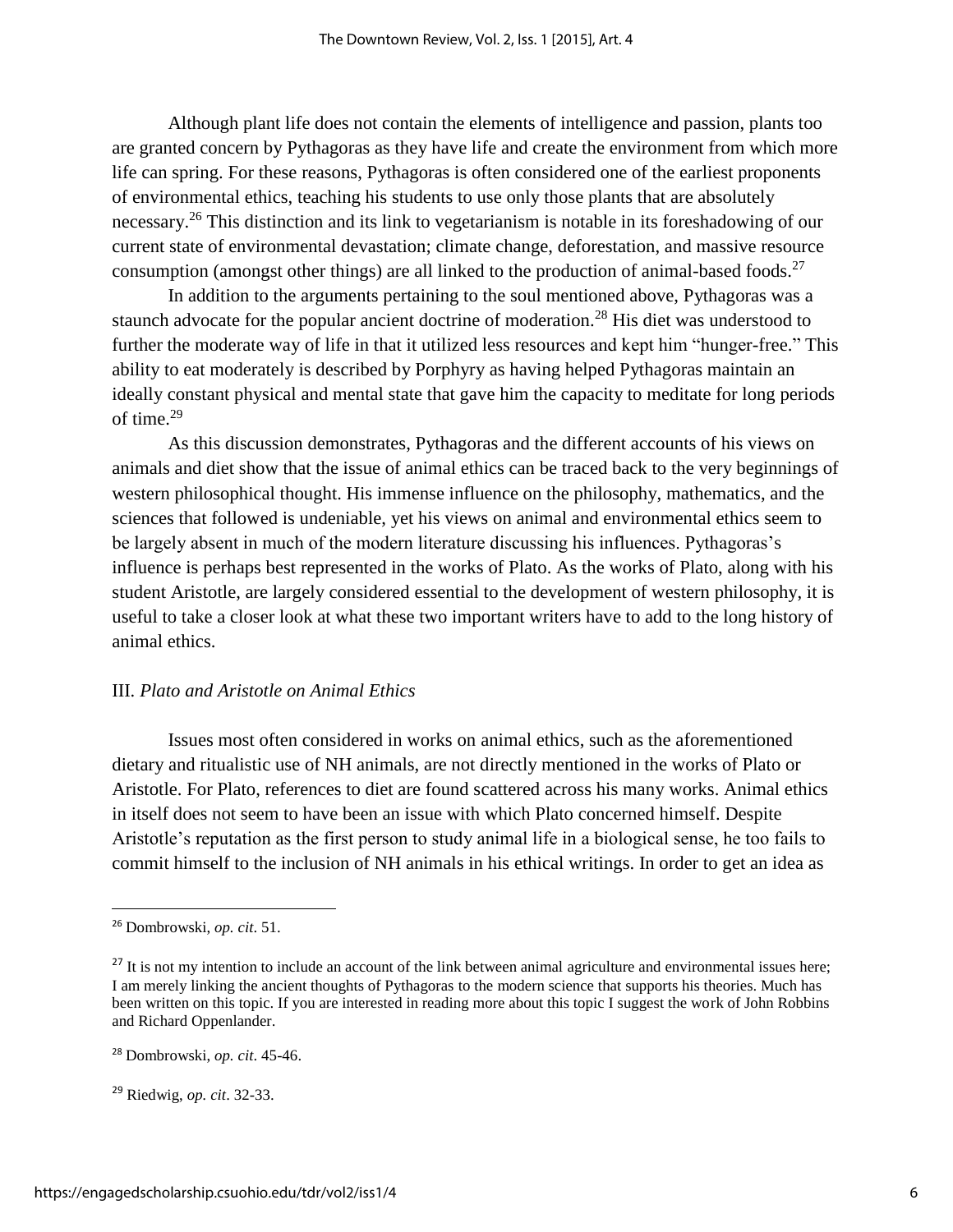to what these philosophers thought about NH animals and their place in moral consideration, one must look at their intellectual influences as well as the nuances of their body of work.

As has been presented, Plato's link to Pythagoras is well documented. In addition to Pythagoras, Plato's affiliation with Socrates, his teacher, is well known. For Socrates, many NH animals share virtues with humans. For example, Xenophon notes that Socrates thought lions were courageous animals.<sup>30</sup> Xenophon also remarks that Socrates is of the mind that humans are "happier" than NH animals for the following reasons:

- 1. Humans alone have "upright posture."
- 2. Humans alone have hands.
- 3. Humans alone have unique tongues that allow for speech.

4. Humans alone have the ability to procreate at their own will,

whereas other animals are limited to particular times of year.

5. Humans alone have received "the most excellent soul," a soul

that can perceive and worship the gods. $31$ 

Ultimately, Socrates believed in a hierarchy put in place by the gods through the endowment of the special features listed above, which allow for humankind's position of superiority over all other animals. From this, Xenophon determines that Socrates put forth the idea that NH animals live amongst men and women to be used as wished by humankind.<sup>32</sup> It is worth noting that this argument remains popular with theologians today, often based on the misconception of religious "domain" and its placement in biblical texts.<sup>33</sup> Nonetheless, the question remains whether Plato aligned his own views with Pythagoras or Socrates.

Although no one can be sure of Plato's eating habits, his work suggests that he followed in the steps of Socrates and advocated an early form of the argument from domain. Dombrowski, for example, utilizes Plato's *Statesman*, *Laws*, and *Republic* in forming this conclusion.<sup>34</sup> The *Statesman* mentions "hunting and butchering" animals without a note of disapproval from Plato; the *Laws* follow suit in regards to breeding animals for consumption. In fact, both the *Laws* and

 $\overline{\phantom{a}}$ 

Excerpt included taken from: Xenophon, "Memorabilia (Recollections of Socrates)." I. 4. 11-14

Dombrowski lists reasons 3-5 (p. 56).

<sup>32</sup> Dombrowski, *op. cit*. 56-57.

<sup>33</sup> The prevalence of "the domain argument" in modern discourse is no doubt influenced by Thomas Aquinas and Augustine of Hippo as well, this will be discussed at length later in this paper. For a more academic approach to arguments for and against 'ethical responsibility towards NH animals from a religious perspective, I recommend the works of Norm Phelps and Andrew Linzey.

<sup>34</sup> Dombrowski, *op. cit*. 58.

<sup>30</sup> Dombrowski, *op. cit*. 56.

<sup>&</sup>lt;sup>31</sup> Newmyer, Stephen. "Animals in Greek and Roman Thought: A Sourcebook." New York: Routledge, 2011. p. 54.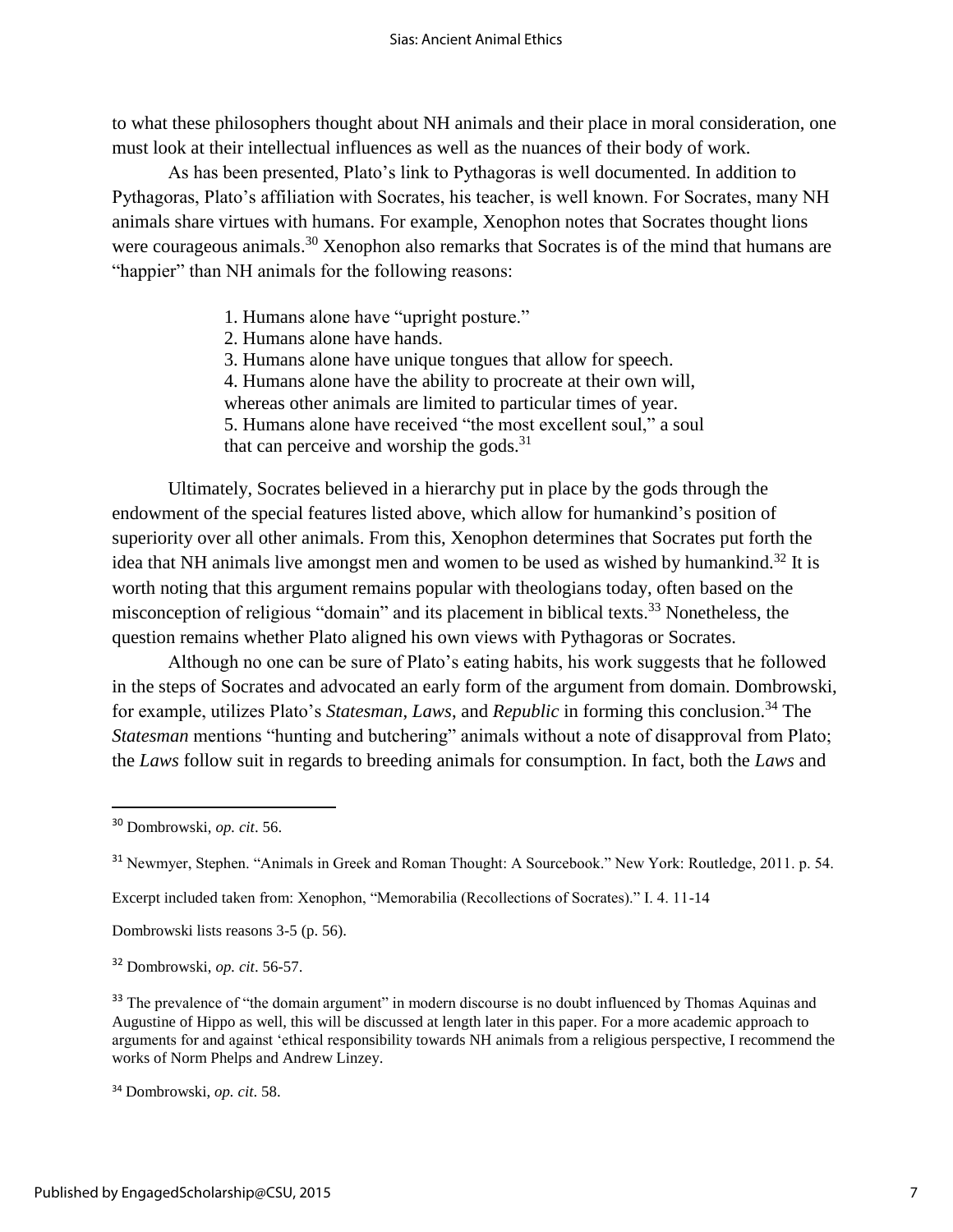the *Republic* refer to flesh as a "wholesome food." <sup>35</sup> The inclusion of these remarks suggests that Plato did not share Pythagoras' concern for NH animals.

The answer to Plato's textual adherence to human dominance is perhaps best sought in his work on creation, the *Timaeus*. Containing Plato's thoughts on the tiered soul, the Timaeus presents what can be understood as a combination of Pythagoras's conception of the soul and Socrates's (as presented by Xenophon) idea of the divine element inherent in humanity. The highest form of soul, what Plato refers to as the "immortal soul," possesses an element of the divine that can only be found on earth in the souls of human beings.<sup>36</sup> NH animals share a "mortal soul" with humans, allowing for the capacity to feel pain and pleasure. The soul's least favorable characteristic, that which should be subjugated to reason, is the desires. Referred to by Plato as "bestial," the desires are described in relation to the NH animals that possess them.<sup>37</sup> The idea that humans are the carriers of superior souls allows for the construction of a hierarchy of ethical importance, giving humans a higher degree of reason and rationality. This is understood by many ancient philosophers to be a divinely-decreed allowance to use all other animals as they please.<sup>38</sup>

The main criticism of Pythagoras and the earliest vegetarian proponents, which is that their arguments are invalid due to reliance on religious belief, is equally applied to the argument inferred from the works of Plato. The shared characteristic between these two arguments on the use of NH animals is their dependence on notions of "soul" which are undoubtedly built on a religious ground. This is represented in the divinity afforded to the human soul by Socrates and Plato.

On the other hand, further complicating a thorough interpretation of Plato's views on animals, certain passages within his body of work suggest that Plato was sympathetic to arguments for the abstinence of animal-based foods. Returning to the *Republic*, Glaucon is depicted in conversation with Socrates discussing what foods would be eaten in the ideal city,

 $\overline{\phantom{a}}$ 

Newmyer, *op. cit*. 87-8.

<sup>36</sup> Plato. "Timaeus." trans. Benjamin Jowett. The Collected Dialogues of Plato: Including the Letters. Edith Hamilton and Huntington Cairns., ed. Princeton: Princeton University Press, 1994. [69c-77c].

<sup>37</sup> Gilhus, *op. cit*. 205.

For a further depiction of Plato's use of "animal" as a derogative metaphor for those aspects of oneself that must be subjugated to reason, see Gilhus chapter on *Internal Animals and Bestial Demons* (p. 205-26).

<sup>38</sup> Dombrowski, *op. cit*. 60.

<sup>35</sup> *Ibid*.

It is worth mentioning that Plato does display some apprehensions against hunting in his *Laws*, but only certain forms of hunting are considered unlawful. These include forms that consist of little to no skill (824b-c). Regardless, it appears that Plato is concerned with the human's training opposed to the NH animals involved in the hunt.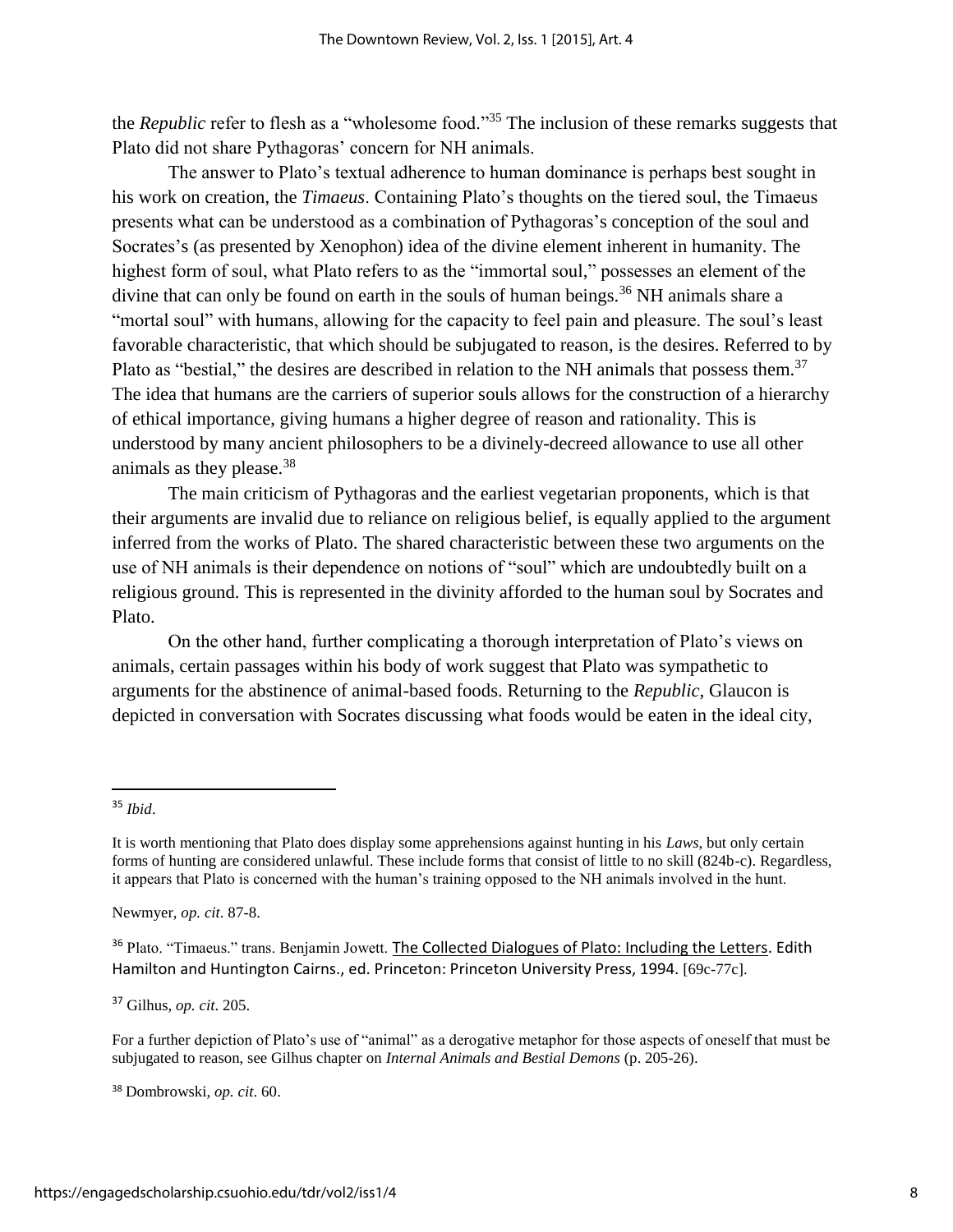Plato's Republic.<sup>39</sup> Socrates remarks with a list of foods, none of which are flesh.<sup>40</sup> Following this, Glaucon asks what would be eaten in a city of pigs (the opposite of the Republic). To this Socrates answers "dishes and sweetmeats such as are now in use,"<sup>41</sup> and shortly afterwards he notes that a city that eats meat requires more doctors than one that does not.<sup>42</sup> In a way, the ideal vision Plato depicts in his Republic aligns to the mythic Golden Age, where humankind ate only plants and never partook in flesh. Adding to Plato's Pythagorean beliefs, the transmigration of a human soul into a NH animal is also well-covered in Plato's works.<sup>43</sup> From what has been presented here, it can also be argued that both Plato and Pythagoras noted the health benefits of vegetarianism.

Adding to this, Plato's *Laws* depicts Clinias speaking favorably of earlier philosophers who abstained from flesh, saying that their vegetarianism is both a "current" and a "highly credible" tradition.<sup>44</sup> The fact that Plato included the opinion of Clinias in the *Laws* without added disapproval or critique suggests that Plato agreed with the positive remarks concerning the vegetarian philosophers. As this is the case, one is left to wonder why Plato puts forth varying conceptions of vegetarianism. The ideal society for Plato is a vegetarian state yet he fails to live up to this ideal, instead allowing the use of NH animals for consumption.

Moving on to Aristotle, his emphasis on the observable sciences and his habit of criticizing those theories that relied heavily on religious belief should make for a more practical approach to the subject under review. However, whereas Plato had little to say about NH animals and humankind's ethical responsibility towards them, Aristotle had even less. Similar to Plato, Aristotle's arguments concerning animals are based on his conception of the soul, the only significant difference being the absence of the inclusion of a divine element within the human soul. Instead Aristotle focuses his hierarchy of souls on capacities of reason.<sup>45</sup> The superiority of

 $\overline{\phantom{a}}$ 

Also see: Dombrowski, *op. cit*. 62-3.

<sup>&</sup>lt;sup>39</sup> Plato, "Republic". trans. Paul Shorey. The Collected Dialogues of Plato: Including the Letters. Edith Hamilton and Huntington Cairns., ed. Princeton: Princeton University Press, 1994. [369D – 373E].

<sup>40</sup> *Ibid*., [372b-c].

<sup>41</sup> *Ibid*., [372d-e].

<sup>42</sup> *Ibid*., [373c-d].

<sup>43</sup> Newmyer, *op. cit*. 4-6.

Varying accounts of the notion of reincarnation can be found in Plato's *Phaedrus*, the *Republic*, the *Phaedo*, and the *Timaeus*.

<sup>44</sup> Plato. "Laws." trans. A. E. Taylor. The Collected Dialogues of Plato: Including the Letters. Edith Hamilton and Huntington Cairns., ed. Princeton: Princeton University Press, 1994. [782b-d].

<sup>45</sup> See Dombrowski (p. 64-65) and Newmyer (p. 6-10) for more on Aristotle's emphasis on the human's superior powers of reason.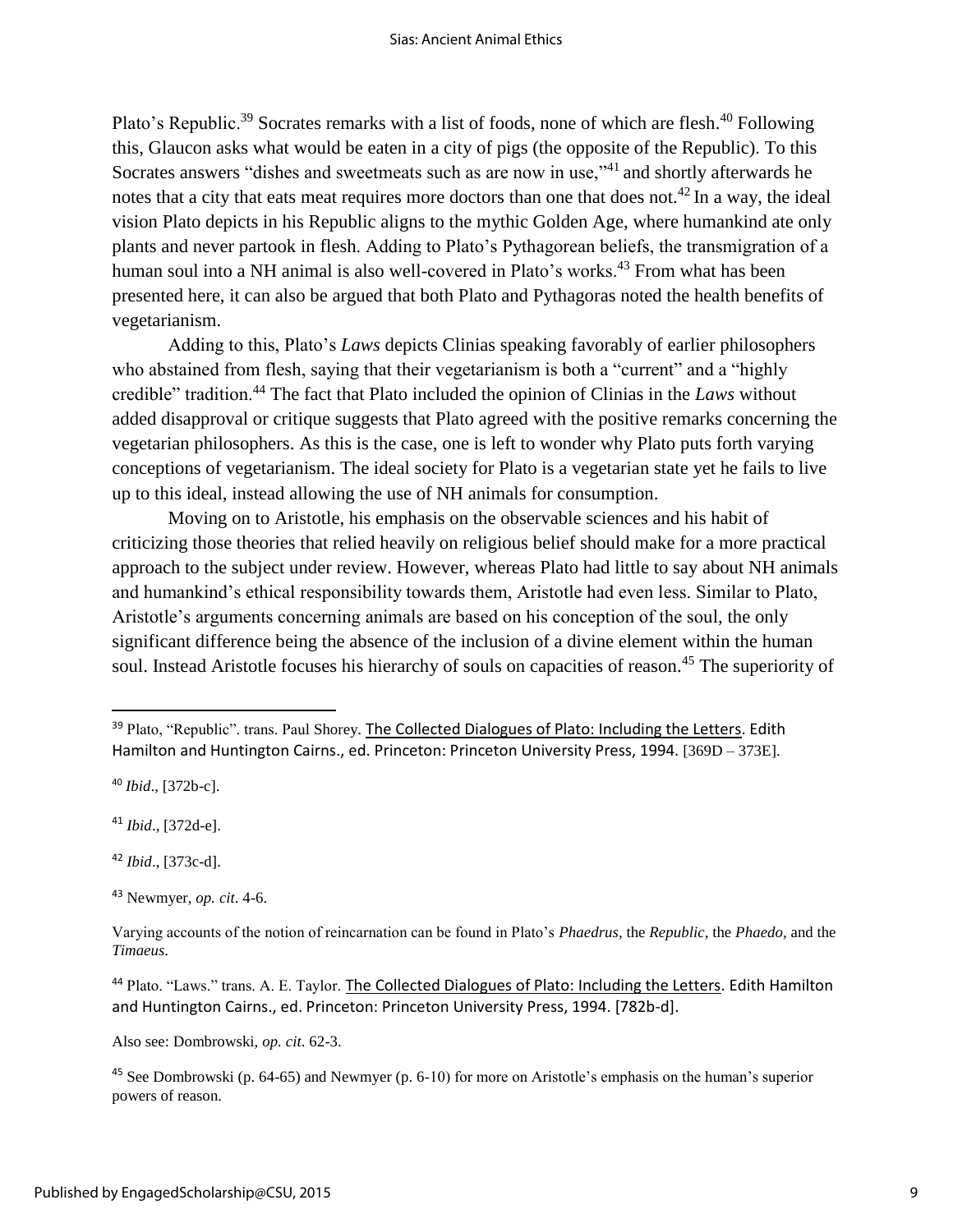the human soul is established in Aristotle's work *On the Soul*, in which Aristotle explains that plants contain only a nutritive characteristic while NH animals possess both the powers inherent to the senses and those nutritive abilities found in all forms of life (Aristotle also recognizes the ability of some animals to utilize locomotion).<sup>46</sup> The human's soul contains all the characteristics found in other animals, as well as the human animal's unique powers of rational thinking.<sup>47</sup> Thinking, beyond simple desire, which Aristotle links to the nutritive and sensory powers, is limited to humankind.<sup>48</sup> Aristotle's *Metaphysics* further separates the human species from other animals by giving humans a more complex sense of "experience," through which humans have acquired the ability to practice science and  $art<sup>49</sup>$  All of these examples, spanning different texts of Aristotle, emphasize the superiority of those distinctively human souls endowed with reason.

Aristotle's conception of the various degrees of soul (or psyche) facilitates his thoughts on natural order. He argues in his *Politics* that man rightfully rules over all other life forms because only man has the natural ability to control the passions with his mind.<sup>50</sup> Singer notes that this form of reasoning is what led Aristotle to condone the slavery of humans among men, for while Aristotle grants slaves (and NH animals) sentience, he finds these lives insufficient in their capacity to reason and their lack of objection to their subjugation.<sup>51</sup> Aristotle's argument from domain follows from his thoughts on natural order, the following excerpt from his *Politics* makes this clear:

> … plants are for the sake of animals, and that the other animals are for the sake of human beings, domestic ones both for using and eating, and most but not all wild ones for food and other kinds of

 $\overline{\phantom{a}}$ 

The *Nicomachean Ethics* [1097b33-1098a4] has Aristotle "seeking that which is unique [to man]." He finds reason to be that characteristic. (Newmyer, 10).

<sup>48</sup> "On the Soul," *loc. cit*.

<sup>49</sup> Aristotle. "Metaphysics." trans Hugh Tredennick. Cambridge: Harvard University Press, 1935. [980b-81a].

The "science and art" of Trennick's translation differs from the "knowledge and skill" presented by Newmyer's version of Aristotle's book one of the *Metaphysics* (p. 10).

<sup>50</sup> Aristotle. "Politics." trans. C. D. C. Reeve. "Indianapolis: Hackett Publishing Company, 1998. [book 1, chapter 5].

I use the word "man" here opposed to "human" as it better represents Aristotle's explicit statement on man's role of ruler (or subjugator) to both NH animals and women.

"For domestic animals are by nature better than wild ones, and it is better for all of them to be ruled by human beings, since this will secure their safety. Moreover, the relation of male to female is that of natural superior to inferior, and that of ruler and ruled." [1254, lines 10-15].

<sup>51</sup> Singer, Peter. "Animal Liberation: The Definitive Classic of the Animal Movement." New York: HarperCollins, 2009 ed. p. 188-189.

<sup>46</sup> Aristotle. "On the Soul." trans. J. A. Smith. < http://classics.mit.edu/Aristotle/soul.2.ii.html>. [book 2, parts 2-3].

<sup>47</sup> *Ibid.*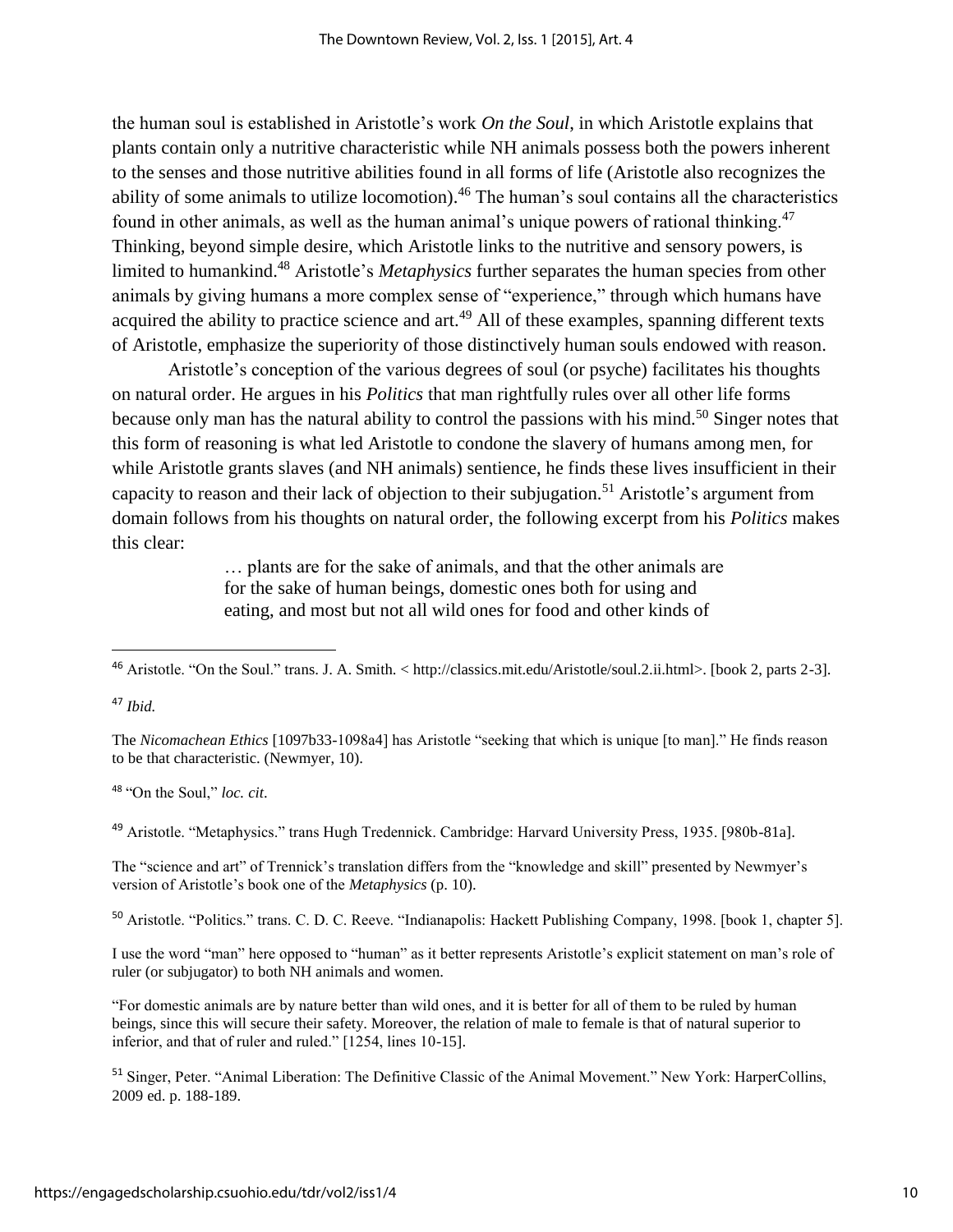support, so that clothes and the other tools may be got from them. If then nature makes nothing incomplete or pointless, it must have made all of them for the sake of human beings. $52$ 

Ending with human beings, though, Aristotle fails to account for "nature's" intended purpose of humankind. Instead, his comments merely attempt to justify man's dominion over "nature."

As shown, Aristotle deconstructs the union between humans and NH animals Pythagoras championed. His *Nicomachean Ethics* explicitly states his lack of consideration for NH animals, arguing that "there is no friendship or justice towards inanimate objects. Nor is there toward a horse or an ox or toward a slave as slave, for there is nothing in common between them."<sup>53</sup> His acceptance of the fact that NH animals, like humans, feel pain and pleasure leads one to ask how he considered NH animals to have "nothing in common" with humans. Theophrastus, Aristotle's successor to the peripatetic school, practiced vegetarianism in part due to the fact that NH animals shared sentience with humans,<sup>54</sup> a lesson that was no doubt influenced by the work he did with Aristotle. Although Aristotle suggests a "nature" that makes nothing in vain, therefore (somehow) making NH animals the products of humans, Theophrastus regarded "the natural environment as fulfilling its own purposes."<sup>55</sup> The presence of Theophrastus and likeminded vegetarian philosophers<sup>56</sup> in Aristotle's peripatetic school leads one to question the credence that his views on animal ethics were given during his time.

While it may appear at first glance that concern for the wellbeing of NH animals declined as philosophy progressed, Theophrastus proves this view mistaken. Before concluding this look at ancient views on animal ethics, however, it is important to visit the debate between the Stoics and the Platonists; Plutarch, Plotinus, and Porphyry. While these philosophers may not be as revered in history as those covered thus far, they are essential to the understanding of the development of animal ethics over time. The discussion that follows will be framed as an argument between the Stoics who were influenced by Aristotle's views on NH animals and the Platonists who followed the Pythagorean tradition.

l

I borrow Hughes words on Theophrastus as quoted in Dombrowski, p. 72.

<sup>56</sup> Dicaerchus, a Peripatetic and student of Aristotle, was also a vegetarian, citing the myth of the Golden Age as an influence for his abstinence from flesh.

Dombrowski, *op. cit*. 22.

<sup>52</sup> "Politics," *op. cit*. [book 1, chapter 8. 1256b, lines 15-22].

<sup>53</sup> quoted in Newmyer, (p. 75). [Nicomachean Ethics, 1161a30-1161b2].

<sup>54</sup> Dombrowski, *op. cit*. 72.

<sup>55</sup> Hughes, J Donald. "Ecology in Ancient Greece." Inquiry: An Interdisciplinary Journal Of Philosophy 18. (1975): 115-125. Philosopher's Index. Web. 11 Nov. 2014.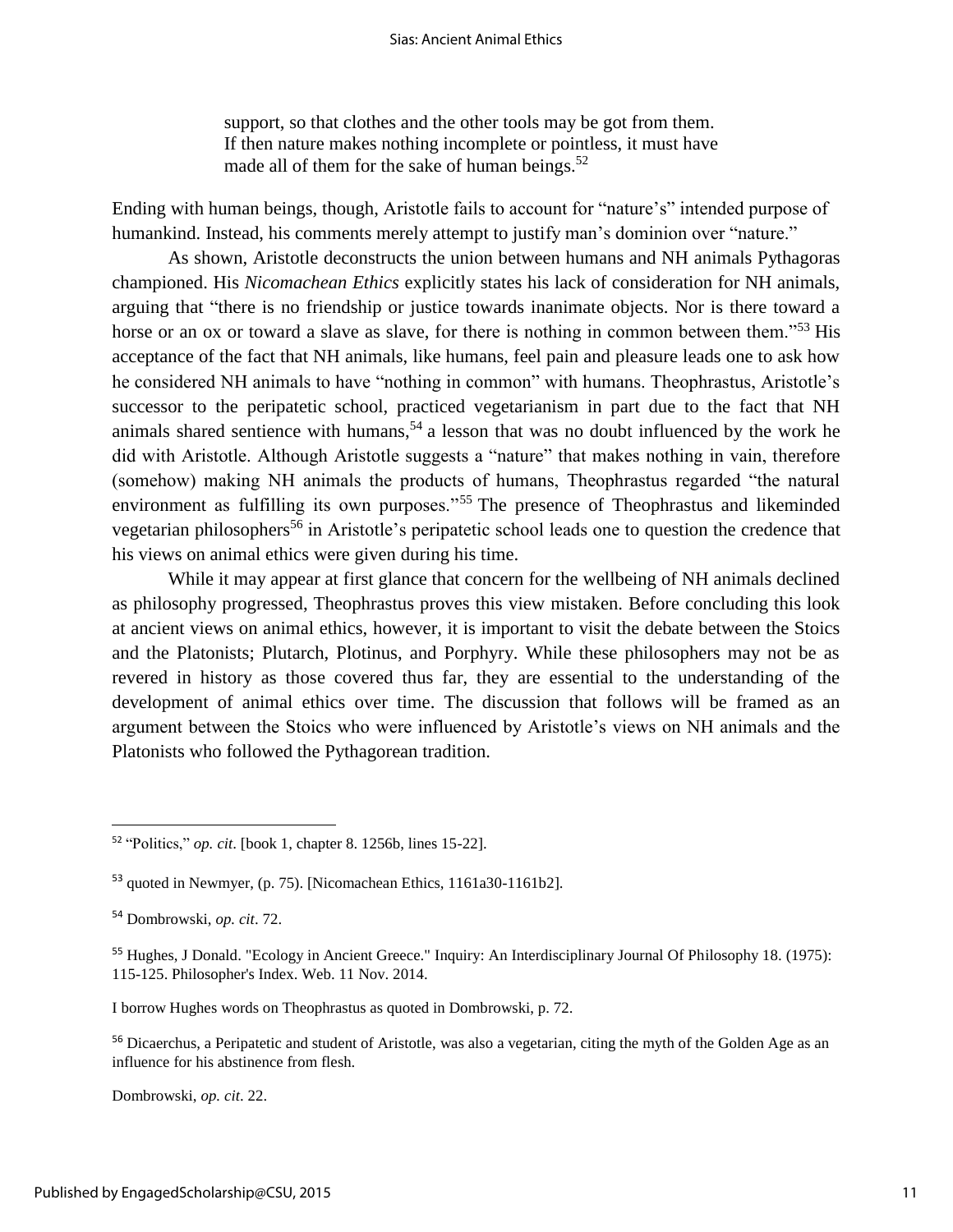# IV. *The Stoics and the Platonists: An Ancient Debate on Animal Ethics*<sup>57</sup>

Plutarch, Plotinus, and Porphyry lived in what is now referred to as the Hellenistic era, a transitioning phase in Greek history that saw a revised interest in the Pythagorean school of thought as well as the rise of newer schools such as that of the Stoics and the Epicureans.<sup>58</sup> Although Plutarch spoke in admiration of Pythagoras, leading some scholars to link his views on animals to those of Pythagoras, the arguments he constructed are better understood as a defense against claims put forth by Stoic thinkers. Plotinus and his student Porphyry also addressed common Stoic arguments, defending vegetarian ideals in the process.<sup>59</sup>

The Stoic philosophers took the ideas of Aristotle and used them to justify humankind's use of NH animals. Supported primarily by Aristotle's notion of reason as a uniquely human characteristic, Stoics managed to link lack of reason to deficiencies in speech, which ultimately resulted in a doctrine that denied justice and ethical consideration to NH animals.<sup>60</sup> Despite the fact that the combination of the various pieces, or the chain of lacking elements, was not particularly Stoic in thought, with each claim found in Aristotle's works, $61$  the Stoics were essential to the popularization and spreading of them. Diogenes Laertius makes this clear when writing on the Stoic views through the founder of the school, Zeno, and his students:

Russell, op. cit. 218.

 $\overline{\phantom{a}}$ 

<sup>60</sup> Gilhus, *op. cit.* 38-42.

 $61$  With the exception of speech, the arguments related to reason, justice, and ethical consideration are covered in the discussion of Aristotle's views portrayed earlier in this paper. In regards to speech, Aristotle states that:

… no animal has speech except a human being. A voice is a signifier of what is pleasant or painful, which is why it is also possessed by the other animals … But speech is for making clear what is beneficial or harmful, and hence also what is just and unjust. For it is peculiar to human beings, in comparison to the other animals, that they alone have perception of what is good and bad, just or unjust, and the rest.

"Politics," *op. cit*. [book 1, chapter 2. 1253a, lines 10-17].

<sup>&</sup>lt;sup>57</sup> The framing of the exchange that followed Plato and Aristotle's views on NH animals is displayed as an ongoing argument between the Platonists and the Stoics in Gilhus' *Animals, Gods, and Humans*. Utilizing the Platonist/Stoic framework as an organizational tool, my coverage will also employ the dichotomy used by Gilhus.

<sup>58</sup> See Russell's *The History of Western Philosophy* for an extensive description on what constitutes the various eras of ancient philosophy.

<sup>59</sup> Dombrowski argues that Plotinus was likely a vegetarian for reasons attributed to his "asceticism" and "desire for spiritual perfection", opposed to his ethical convictions (p. 105). Arguing similarly but in regards to Porphyry, Gilhus remarks that Porphyry's "main incentive seems less to be friendliness towards animals than avoidance of human impurity (146)." As my discussion of these figures continues, I hope to show that these statements are not warranted, as it is not necessary to separate (entirely, at the very least) religious and ethical convictions. Also, the works containing concern for NH animals utilize elements of (if not entirely analogues to) popular works for the moral consideration of NH animals.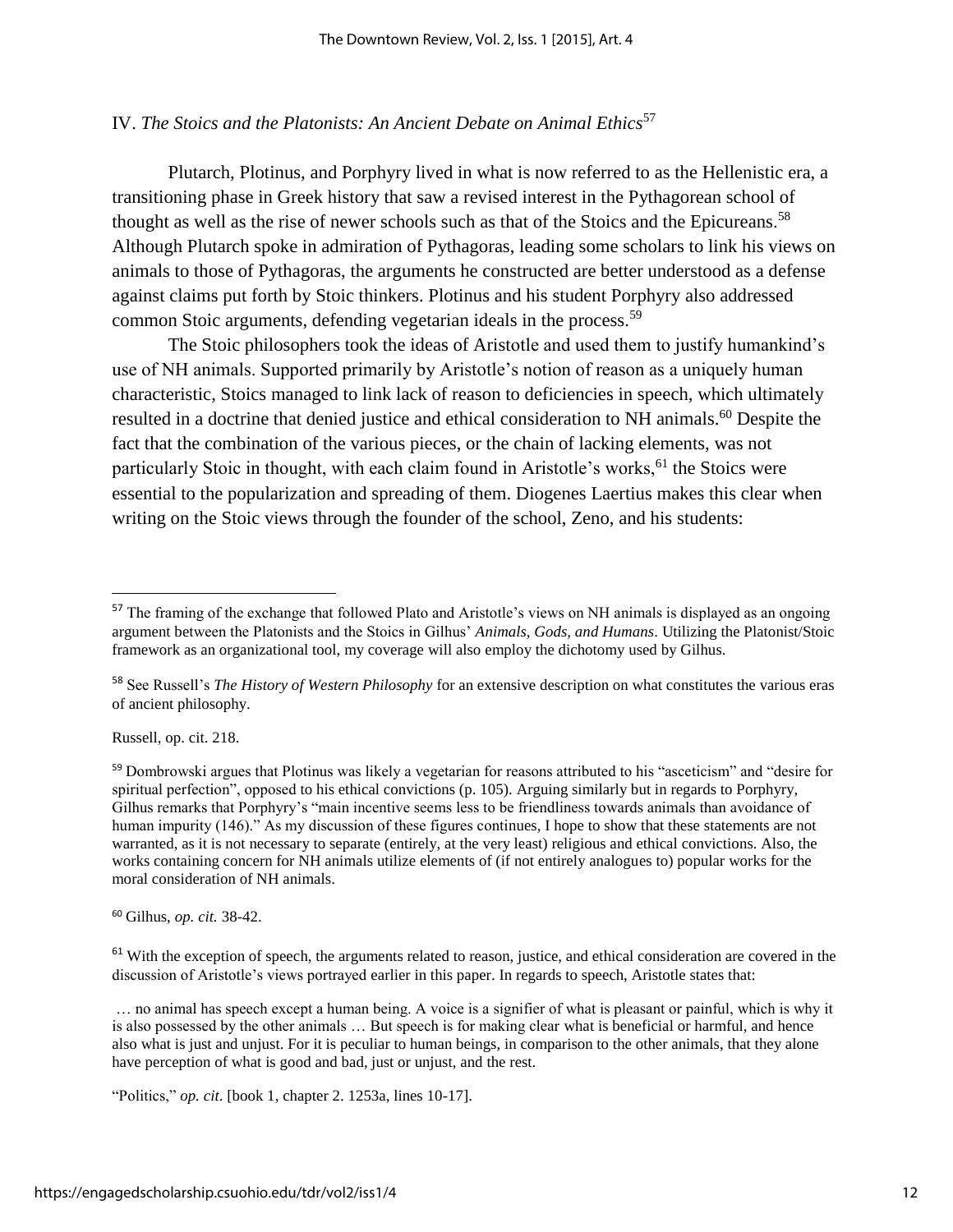In [the Stoics] theory of dialectic most of them see fit to take as their starting point the topic of voice… while the voice or cry of an animal is just percussion of air brought about by natural impulse, man's voice is articulate and, as Diogenes puts it, an utterance of reason…<sup>62</sup>

It is their doctrine that there can be no question of right as between man and the lower animals, because of their unlikeness. Thus Chrysippus [says] in the first book of his treatise *On Jusitce*, and Posidonius in the first book of his *De offcio*. 63

Aristotle's early argument "from domain" is also well represented in Stoic thought, as evidenced by the following excerpts from Ancient historian Arrian's *Discourses of Epictetus*:

> God constitutes, one to be eaten, another to serve in the farming, another to produce cheese, and yet another for some other similar use; to perform these functions what need have they to understand external impressions and to be able to differentiate between them?<sup>64</sup>

…nature has made animals, which are born for service, ready for use, equipped, and in need of no further attention. Consequently one small child with a rod can drive a flock of sheep.<sup>65</sup>

Given the time periods the Stoics mentioned by Diogenes Laertius and Arrian lived, with Zeno (332–262 BC) founding Stoicism and Epictetus (AD 55–135) being one of the last Greek Stoics, it is apparent that their views on NH animals were shared among Stoic philosophers.

From Porphyry's writings we discover that the Stoics went beyond Aristotle and others before him, arguing that extending ethical treatment to NH animals would in itself be morally repugnant in that it would lead people to stop using animals for labor as well as food, both of which the Stoics argued would bring a decline to human productivity.<sup>66</sup> The remarks on food were the result of the Stoic held misconception that humans could not live on plants alone.<sup>67</sup>

<sup>64</sup> qtd. in Gilhus, *op. cit.* 40-1.

### <sup>65</sup> *Ibid.*

 $\overline{\phantom{a}}$ 

<sup>66</sup> The Stoics were apparently fueled by agricultural concerns and the misconception that humans cannot live on plants alone.

Newmyer, Stephen T. "Plutarch on Justice Toward Animals: Ancient Insights on a Modern Debate." Scholia. Vol. 1 (1992). 38-54. 02 Nov. 2014. p. 46-7.

<sup>67</sup> *Ibid*.

<sup>62</sup> Diogenes Laertius, *op. cit.* (VII. 55. p. 1650.)

<sup>63</sup> *Ibid*., (VII. 129. p. 234-5.)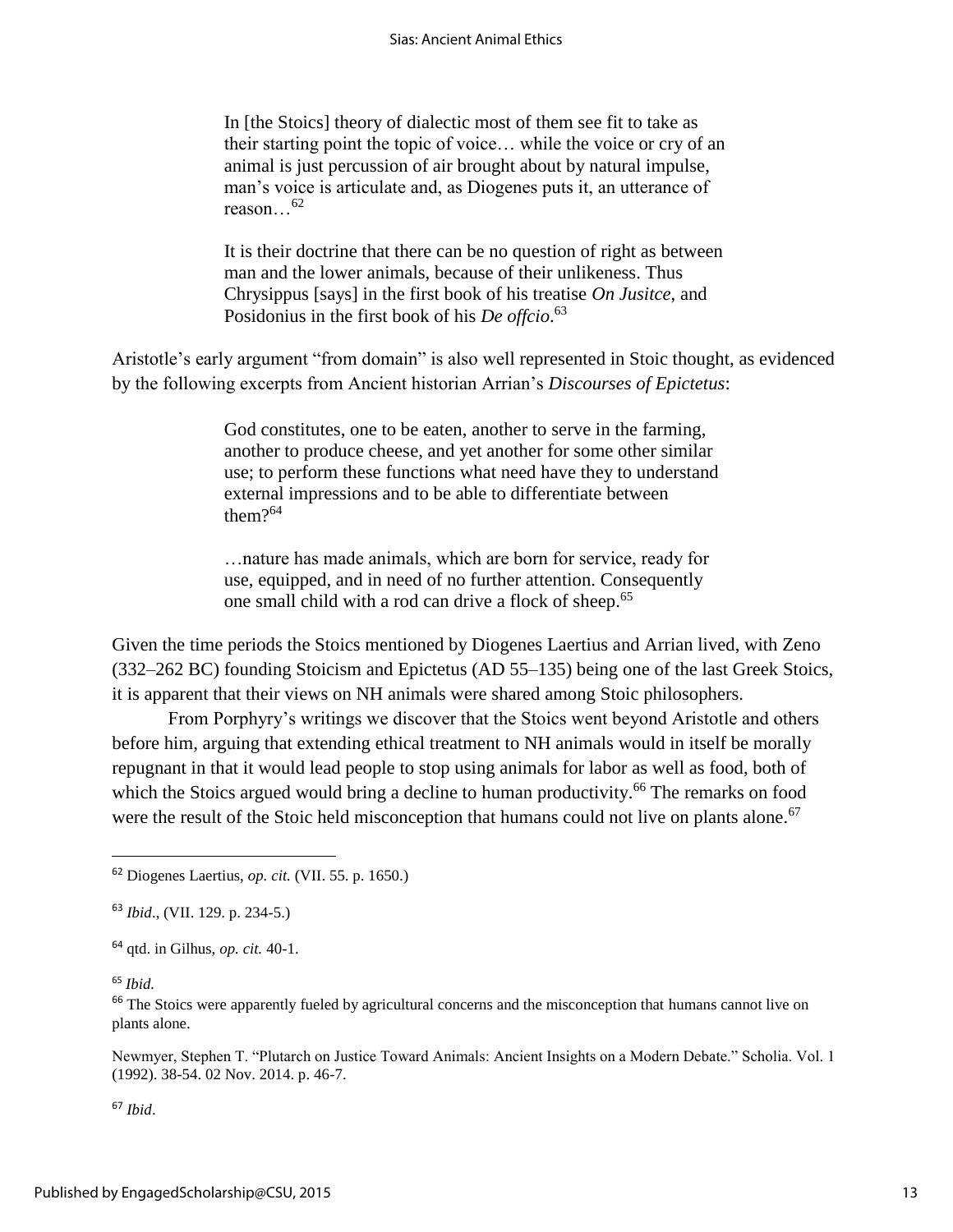They attempted to argue that because NH animals and plants both lack reason, vegetarianism would ultimately lead people to abstain from plants as well as flesh foods.<sup>68</sup>

Addressing the Stoics, Plutarch was the first philosopher to have devoted multiple works to the issue of justice for NH animals. He argued that NH animals were rational and sentient beings and that eating creatures was both a disgrace to nature and harmful to human health.<sup>69</sup> Plutarch turned the tables on those who sought answers as to why philosophers like Pythagoras abstained from flesh. *De esu carnium* (*Of Eating the Flesh*) begins with Plutarch questioning how "the first man with his mouth touched slaughter."<sup>70</sup> He continues elaborately asking how the stench of slaughter and cries for justice given by those early victims of human desire could have gone ignored.<sup>71</sup>

In attempting to prove that NH animals are rational, Plutarch turned to nature. He did this by noting common interactions between NH animals and humans.<sup>72</sup> For example, the Stoics punish their dogs and horses aiming to correct their behavior: however, if NH animals are without the capacities involved in reasoning, such as reflection, they would have no way of understanding what is demanded of them.<sup>73</sup> The same dialogue sees Plutarch utilizing the opinions of hunters and fisherman, characters who would otherwise oppose Plutarch's intended arguments. One of the hunters credits syllogistic deduction to NH animals, noting how the fox places her ear across the surface of ice in order to determine whether or not it is safe to cross.<sup>74</sup> Others further remark on the various characteristics they observe in their interactions with NH animals: "Architecture, future-oriented reasoning, artifice, friendship, continence, justice, reason, and equity" are all referenced in regards to NH animals.<sup>75</sup>

<sup>69</sup> Newmyer, *op. cit*. entire.

<sup>70</sup> Plutarch. "Plutarch's Morals". ed. William W. Goodwin, PH. D. Boston: Little, Brown, and Company, 1874. <http://www.perseus.tufts.edu/hopper/text?doc=Perseus%3atext%3a2008.01.0378>.

<sup>71</sup> *Ibid*.

 $\overline{\phantom{a}}$ 

<sup>73</sup> Newmyer, *op. cit*. 49.

<sup>68</sup> Dombrowski, *op. cit*. 78.

This reasoning by the Stoics is a prime example of the slippery slope fallacy. Despite the clear mistake in reasoning portrayed in the Stoic assumption that vegetarianism leads to abstinence from plant foods, examples of this are still commonly found among those who oppose ethical vegetarianism.

<sup>72</sup> Plutarch. "De sollertia animalium." Moralia. trans. Harold Cherniss and William C. Helmbold. Cambridge, MA. Harvard University Press. London. William Heinemann Ltd. 1957. <http://www.perseus.tufts.edu/hopper/text?doc=Perseus%3Atext%3A2008.01.0369%3Asection%3D1>.

<sup>74</sup> Plutarch, *op. cit*. [Sec. 13].

<sup>75</sup> Dombrowski, op. cit. 100.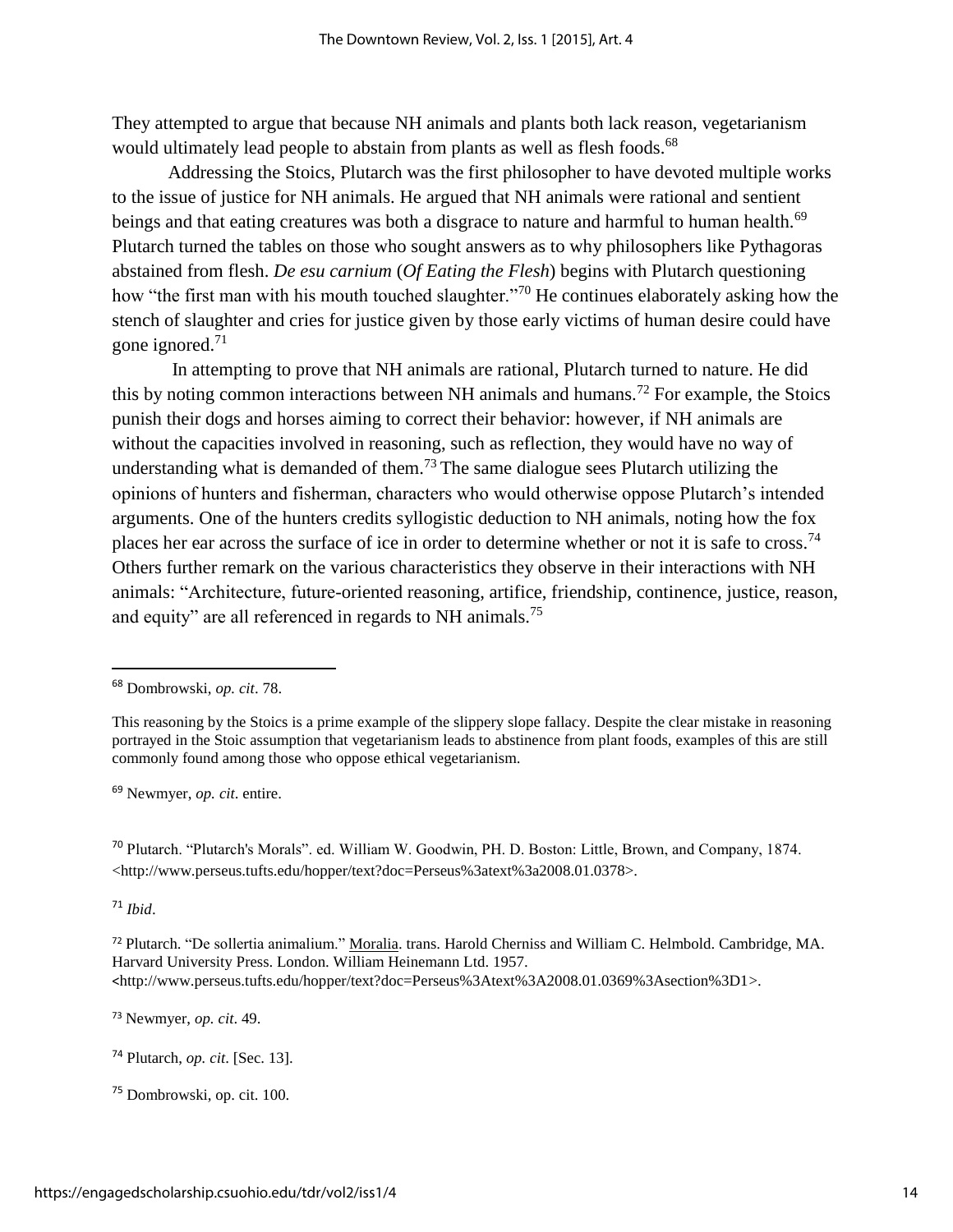Continuing his rebuttal on the Stoic presumptions concerning animal ethics, Plutarch argues that many animals possess virtues, by nature, that humans lack and/or need to develop.<sup>76</sup> NH animals show a natural degree of moderation in their eating habits, limiting themselves to a small variety of foods. Humans, being gluttonous and lacking in the excellence of moderation, eat an unnecessarily large amount and variety of foods. Other virtues, such as courage and temperance, are also present in NH animals. Many humans, on the other hand, lack these virtues, and those who possess them have worked to obtain them.<sup>77</sup> For these reasons and more, Plutarch writes that Gryllus, a philosopher who was transformed into a pig by Circe, prefers the life of a NH animal; with no desire for wealth or fame, he considers his existence superior to that of a human animal.<sup>78</sup>

In regards to health, Plutarch adamantly argued for the ancient axiom that moderation was the key to one's wellbeing. The healthy individual, for Plutarch, follows a diet that is simple in variety and preparation. Plutarch describes this diet as one entirely free of flesh, a conclusion reached on the grounds that flesh is not naturally conducive to a human's physiology.<sup>79</sup> In defending this claim, Plutarch focuses on the differences between carnivorous animals and humans. Only humans, Plutarch argues, need tools to hunt and fire and seasonings to cook, and even with these necessary steps one cannot limit the negative effects meat has on one's body.<sup>80</sup> One of these effects, Plutarch mentions in both his *Symposiacs<sup>81</sup>* and his *De esu carnium*, <sup>82</sup> is

I included the list Dombrowski used in discussing this dialogue because of its precise yet extensive account of the many points made in Plutarch's "De sollertia animalium".

Also see: Dombrowski, *loc. cit*.

<sup>76</sup> Plutarch. "Bruta animalia ratione uti." Moralia. trans. Harold Cherniss and William C. Helmbold. Cambridge, MA. Harvard University Press. London. William Heinemann Ltd. 1957. <http://www.perseus.tufts.edu/hopper/text?doc=Perseus%3Atext%3A2008.01.0373%3Asection%3D1>.

<sup>77</sup> *Ibid.*

 $\overline{\phantom{a}}$ 

Also see: Newmyer, *op. cit*. 51.

<sup>78</sup> *Ibid*.

Gryllus and Circe are literary devices employed by Plutarch. In Ancient Greek mythology, Circe is the goddess (or sorcerer) of magic.

<sup>79</sup> Dombrowski, *op. cit*. 90.

<sup>80</sup> *Ibid*. 93.

Also see: Newmyer, *op. cit*. 51.

<sup>81</sup> Plutarch, "Symposiacs". The complete works of Plutarch: essays and miscellanies. New York: Crowell, 1909. Vol.III. The University of Adelaide Library. 14, Nov. 2014.

<https://ebooks.adelaide.edu.au/p/plutarch/symposiacs/chapter4.html#section35>. [Book IV. Question 1].

<sup>82</sup> Plutarch, "Bruta animalia ratione uti.," *op. cit*. [Sec. 8].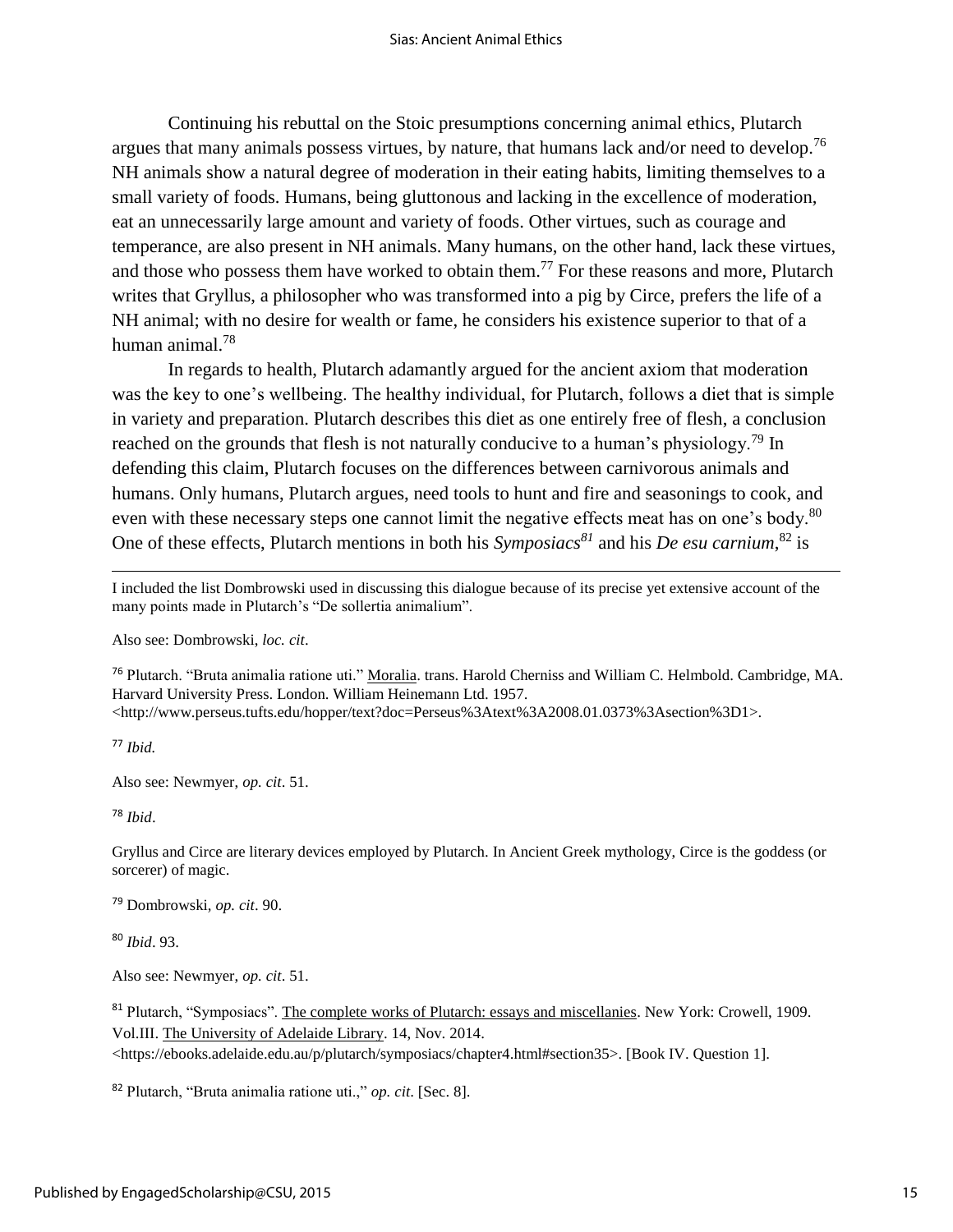characterized by the difficulty humans have in digesting flesh. The Stoic's claim that one cannot live on plants alone is easily dealt with by Plutarch, for he needed only to list the many vegetarian philosophers that came before him, who included but were not limited to Pythagoras, Empedocles, and Theophrastus.

As shown, Plutarch offered many philosophical arguments for the inclusion of NH animals in human realms of ethical consideration. Although each argument is profound in its own way, to list them all here would go beyond the intended scope of this work. That said, the driving force behind Plutarch's concern for animals can be summed up in the following two points that are found in almost all of his writings on justice to NH animals. First, NH animals are sentient and because of this they deserve justice.<sup>83</sup> Second, the consumption of animals is an unnecessary and violent act that deprives sentient (as well as rational) beings of the lives they have been given.<sup>84</sup>

Like Plutarch, Porphyry contributed an entire work to the issue of human and NH animal relations. Today Porphyry is known mostly for his compiling and editing of Plotinus' *Enneads*, a work that would later be used by Medieval Christian theologians to bridge theological gaps between Christian doctrines and philosophical understandings of the universe.<sup>85</sup> Given the importance Porphyry placed on NH animals, and the Stoics prominence during Plotinus' life, it is no surprise that Plotinus disputed many of the Stoic axioms. Plotinus' view that "animals and plants have their share in Reason, Soul and Life"<sup>86</sup> explicitly denies the Stoic notion that NH animals are without reason. The fact that Plotinus attributes the same features to plants and animals may appear dangerously close to affirming the Stoic *reductio ad absurdum* claim that vegetarianism leads to abstaining from all foods, but this is not necessarily so. As Plotinus states:

> It is surely unsound to deny that good of life to animals only because they do not appear to man to be of great account. And as for plants, we need not necessarily allow to them what we accord to the other forms of life, since they have no feeling. $87$

Like Pythagoras and Plutarch, Plotinus understood that sentience separates animals from plants and that such a distinction warrants ethical treatment towards those that feel pleasure and pain.

 $\overline{a}$ 

<sup>87</sup> *Ibid*. 46.

<sup>83</sup> Dombrowski, *op. cit*. 90-91.

<sup>84</sup> *Ibid*. 95.

Also see: Newmyer, *op.cit*. 52.

<sup>85</sup> Russell, *op. cit.* 284-5.

<sup>86</sup> Plotinus. "The Six Enneads." trans. Stephen MacKenna and B.S. Page. Forgotten books, 2007 ed. p. 198.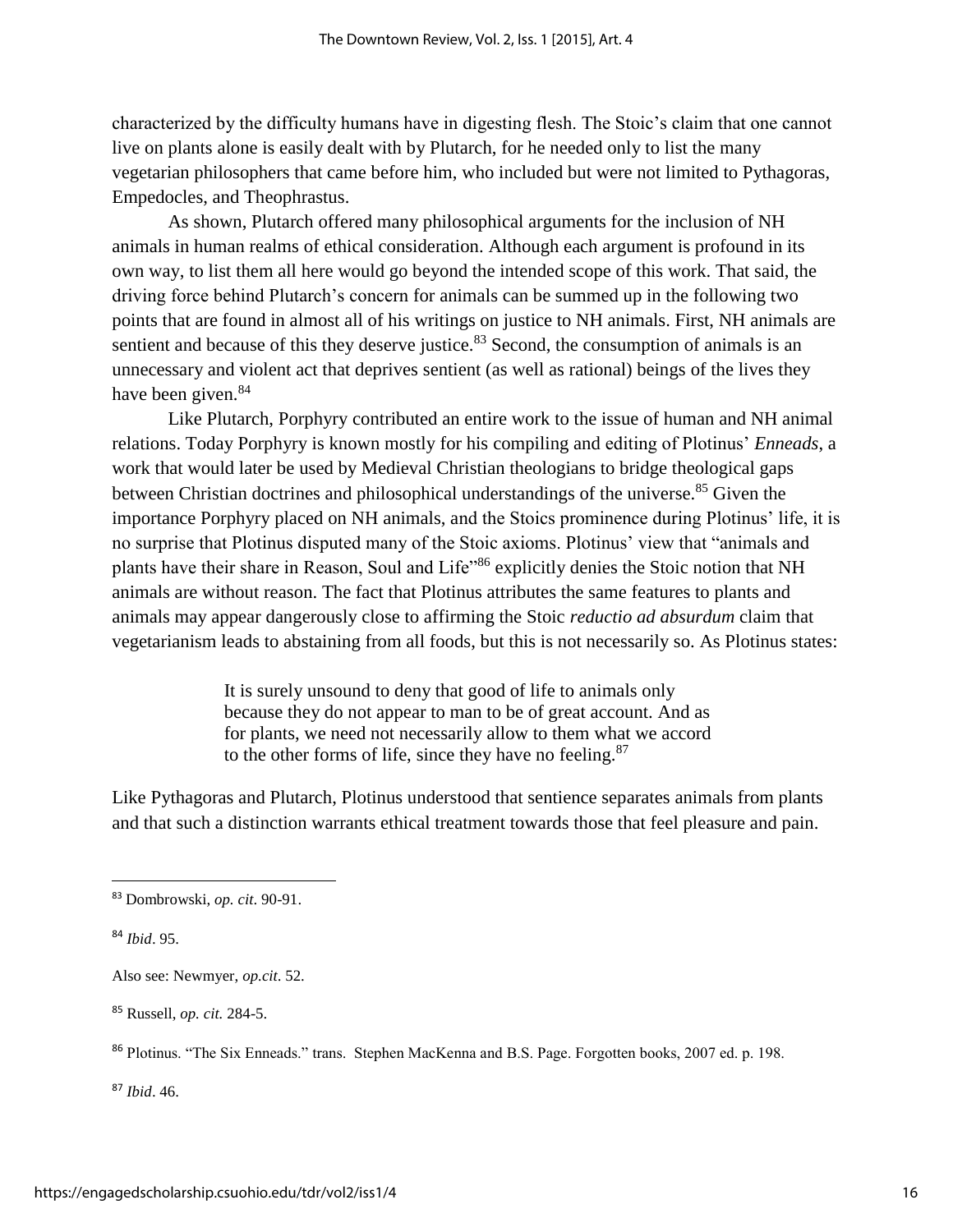While Plotinus wrote little concerning NH animals, his vegetarianism inspired his students.<sup>88</sup> This is shown not only in Porphyry but also in Castricius Firmus, who abandoned vegetarianism when he left Plotinus' Neoplatonist school. In response to Firmus, Porphyry wrote his *De abstinentia*, a four part work that essentially listed "every possible reason Firmus ought to remain vegetarian."<sup>89</sup> Many scholars theorize that Firmus left the Plotinian School for Christianity, which to Porphyry's disdain was growing in popularity at the time.<sup>90</sup> If true, this act in itself may have contributed to Porphyry's writings *Adversus Christianos* (*Against the Christians*). From Theophrastus, Plutarch, and Plotinus, Porphyry picked up the arguments on sentience, virtue, reason, and soul (arguing that NH animals possess all of these important elements).<sup>91</sup> Although he states his fondness for Pythagoras often, it is clear from the four books that make up *De abstinentia* that Porphyry based his arguments more on likeness, or kinship with NH animals, than the more religious notions (i.e., reincarnation) put forth by Pythagoras.<sup>92</sup>

In a systematic manner, Porphyry addressed and dismantled many of the Stoic claims. Reason, for the Stoics, was considered to be "twofold," consisting of "external speech" and then the internal "disposition of the soul" (thoughts), both of which the Stoics denied to NH animals.<sup>93</sup> Dealing with speech, Porphyry argued that NH animals "discursively perceive the manner in which they are outwardly affected, before it is vocally enunciated by them" and the fact that humans fail to understand the speech of NH animals is by no means characteristic of the NH animal's inability to utilize speech. To argue otherwise, Porphyry continues, is to say that those who speak different languages understood only to those who know the language, speak not at all – a claim few would be willing to accept.<sup>94</sup> The question of internal reason in NH animals

<sup>89</sup> *Ibid.* 107.

 $\overline{a}$ 

<sup>90</sup> Walters, Kerry S., and Lisa Portmess., ed. "Ethical Vegetarianism: From Pythagoras to Peter Singer." New York: State University of New York Press, 1999. p. 35.

Wheras Walters and Portmess state that Firmus left for Christianity, Dombrowski notes that is "unclear why he defected "(107).

<sup>91</sup> *Ibid*. 35-6.

Walters and Portmess describe the four books of *De abstinentia* as each having their own focus, they argue that "(1) carnivorism is intemperate and hence unsuitable for the philosophical life (2) that animal sacrifices are impious, (3) that animals deserve just treatment, (4) and that a distinguished host of past sages condemned flesh eating."

<sup>92</sup> *Ibid*. <sup>93</sup> Porphyry. *op. cit*. 37.

<sup>94</sup> *Ibid*. 38.

<sup>88</sup> Dombrowski, *op. cit*. 105.

<sup>&</sup>quot;In his *Life of Plotinus*, Porphyry clearly states that Plotinus did not approve of eating the flesh of animals reared for the table, nor would he even accept medicine made from animals."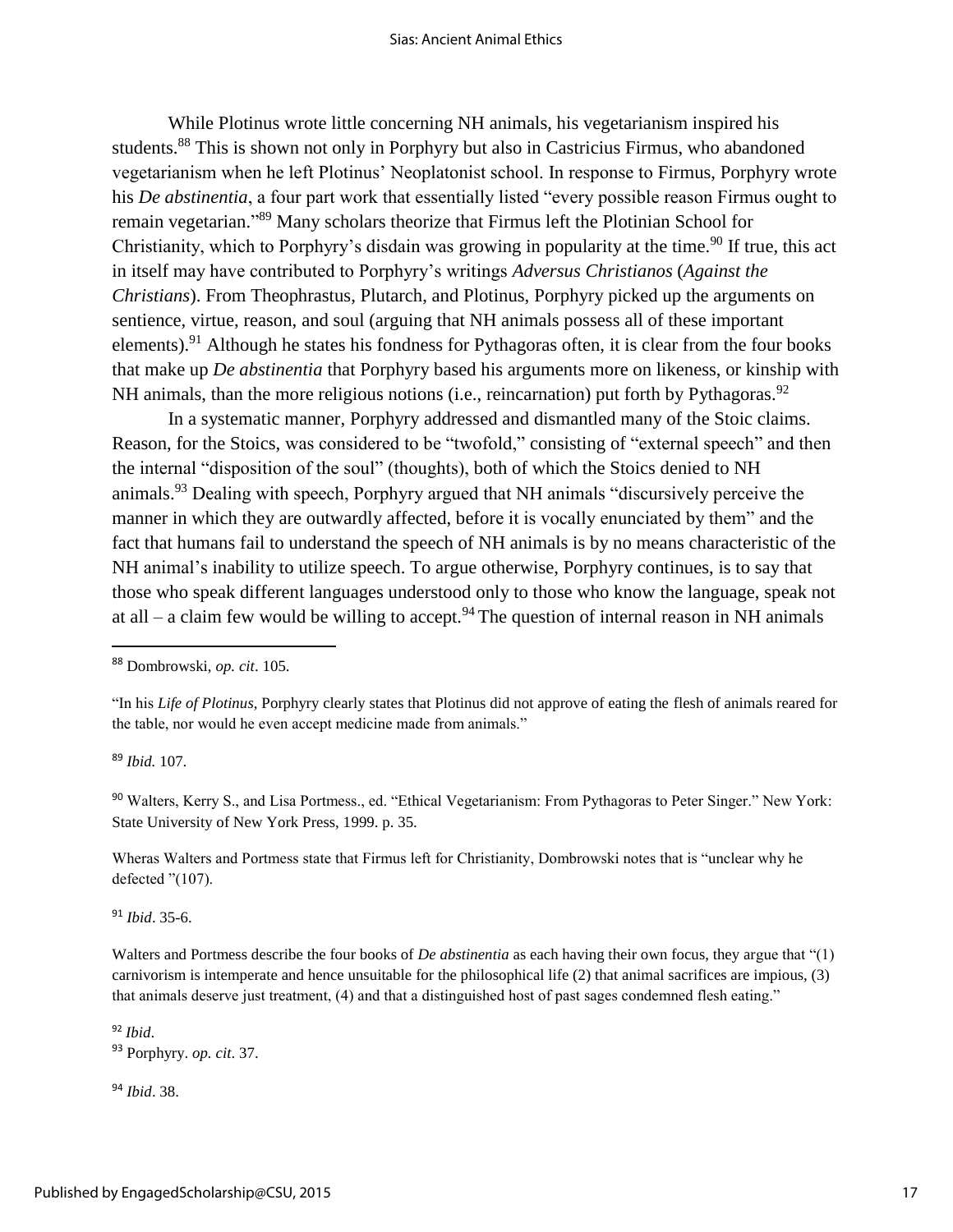was not an issue Porphyry felt needed additional defense, as it had already been sufficiently covered by others, and instead he focused on discrediting those who thought "more intelligence" somehow cleared the other of their intelligence:

> It does not follow, if we have more intelligence than other animals, that on this account they are to be deprived of intelligence; as neither must it be said, that partridges do not fly, because hawks fly higher.<sup>95</sup>

In both cases, in regards to external and internal reason, Porphyry highlights the absurdity inherent in the Stoics "all or nothing" arguments.

Following this, Porphyry foreshadows later notions of subjective consciousness, <sup>96</sup> "because we are unable to penetrate into the reasoning which they use, we are not on this account to accuse them of irrationality."<sup>97</sup> In other words, because internal reason is not empirically observable, one cannot deduce that another is entirely without it. As Porphyry appears to have tapped into the conception of subjective consciousness, he also offered the earliest account of the argument from marginal cases. Attributed to modern animal ethicist Peter Singer,<sup>98</sup> the argument from marginal cases is, to this day, one of the most prominent arguments against the use of NH animals by humans. Like Singer, Porphyry begins by noting the importance of sentience and continues his critique on the Stoics by drawing a comparison to other humans: "we see that many of our own species live from sense alone, but do not possess intellect and reason."<sup>99</sup> To argue that one should not act morally towards NH animals who lack higher degrees of reason, in this view, is to argue against the inclusion of children and mentally deficient individuals in realms of moral consideration. Porphyry's remarks point to this unintended consequence of the Stoics reasoning.<sup>100</sup>

l

<sup>97</sup> Porphyry, *op. cit*. 38.

<sup>98</sup> For Singer's version of the argument from marginal cases see his *Animal Liberation: The Definitive Classic of the Animal Movement*.

<sup>99</sup> qtd. in Dombrowski, *op. cit*. 78.

Also see: Porphyry, *op. cit*. 42.

<sup>100</sup> *Ibid*.

<sup>95</sup> *Ibid*. 39.

<sup>&</sup>lt;sup>96</sup> Nagel, Thomas. "What Is It Like to Be a Bat?", The Philosophical Review. Vol. 83, No. 4 (Oct., 1974). p. 435-450.

Also see: Singer, *op. cit*. (Chap. 1).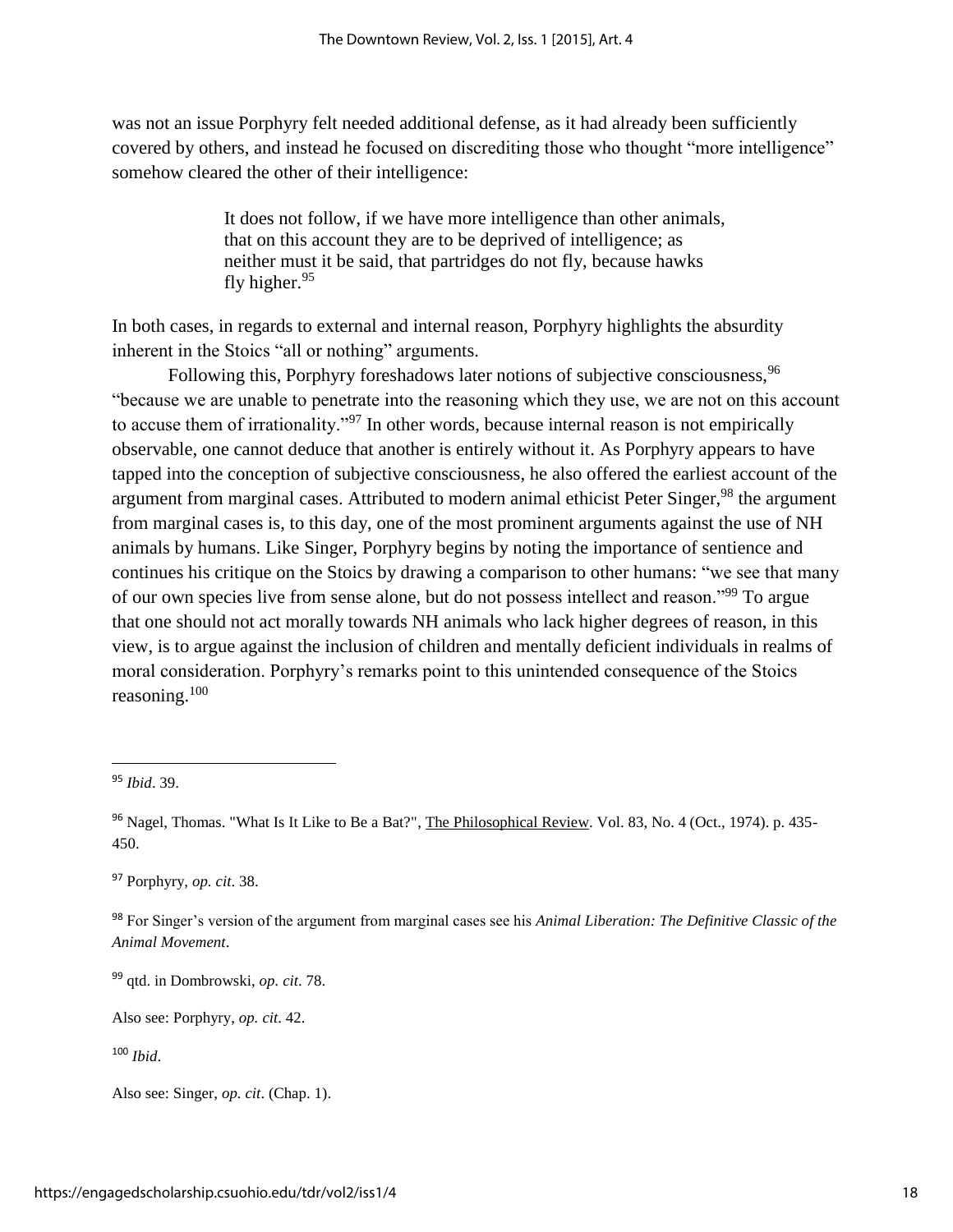In regards to the argument from dominion, Porphyry refutes it on multiple levels. He notes that many species of animal exist that are not used by humans, such as most insects. Also, he mentions that the mistake in defining the purpose of creatures solely by the way they are used results in humans being created as nothing more than food for the carnivorous animals that kill and feast upon them.<sup>101</sup> The pleasure given to those who eat flesh is also no consolation for Porphyry, for "by admitting that pleasure is the end, justice is evidently destroyed."<sup>102</sup> He then continues that "since justice consists in not injuring any thing, it must be extended as far as to every animated nature."<sup>103</sup> Consequently, Porphyry considers the slaughter of NH animals for food to be an unnecessary action committed by "perfectly savage and unjust" individuals.<sup>104</sup>

Sharing many of the opinions of his predecessors, Porphyry brought a refined systematic approach to the views argued before him. As was the case with Plutarch, listing all of Porphyry's arguments against the use of NH animals by humans would go beyond the scope of this paper. While Porphyry's arguments were amazing in their own right, his ability to document the positon's held by others, both those he agreed with and those he argued against, was equally commendable. The debate between the Stoics and the Platonists concerning NH animals acts as a reminder that the issue of animal ethics has always been a topic of heated philosophical debate.<sup>105</sup>

Seneca, a Stoic who "inherited and espoused a milder brand of Stoicism,"<sup>106</sup> illustrated elements of the ethical debate over animals throughout his own changing views. As a youth, Seneca dabbled in vegetarianism, stating in his *Moral Letters* that practice "proved not only easy but pleasant."<sup>107</sup> As the student of Sotion, a Pythagorean, Seneca was familiar with the doctrine of reincarnation and argued that whether one agreed with it or not, vegetarianism was still

<sup>102</sup> *Ibid*. 44.

 $\overline{a}$ 

<sup>103</sup> *Ibid*. 44-5.

<sup>104</sup> *Ibid*. 41.

It is comments such as these, as poignant as they are, that make me seriously question the claims Gilhus (see note 59) puts forth in her discussion of Porphyry's "intention." While the Neoplatonist's may have been concerned with religious or spiritual purity, Porphyry certainly put a great amount of effort into supporting the claim that treating NH animals as objects is unjust.

<sup>105</sup> This is also explicit in Philo of Alexander's work *On Animals*. In the text Philo argues with his nephew, Alexander, on whether or not NH animals have reason. Like Porphyry's writings, the views of the Stoics are included in Philo's dialogue. See Newmyer's *Animals in Greek and Roman Thought: A Sourcebook* for excerpts from Philo's work as well as further biographical information (10).

<sup>106</sup> Newmyer, "Animals in Greek and Roman Thought." *op. cit*. 14.

<sup>107</sup> *Ibid*. 104-5.

<sup>101</sup> Porphyry, *op. cit*. 43.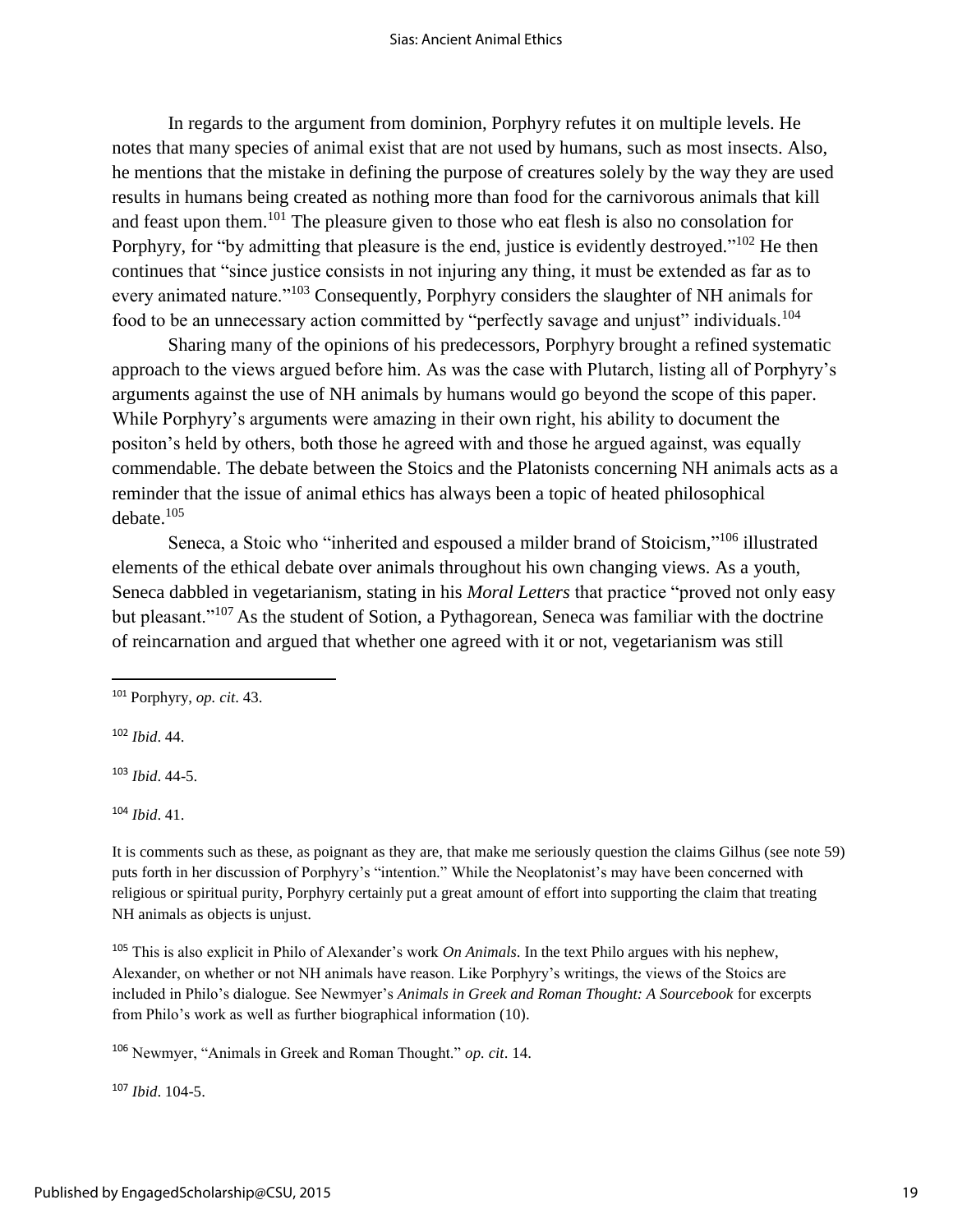justified. For the believer the diet brought "blamelessness," while the nonbeliever maintained an honorable frugality that was well sought in ancient times. The diet also brought a "mind [that] was more acute."<sup>108</sup> Eventually Seneca's father, a man who "hated philosophy," convinced his son to return to eating flesh, no doubt influenced by the arrival of "foreign cults" that practiced vegetarianism.<sup>109</sup> Given Seneca's Stoicism, he denied reason to animals, and yet he seemed to be sympathetic to the primary result of animal ethics.<sup>110</sup> Seneca's history as a Stoic once under the tutelage of a Pythagorean adds to the nature in which views concerning NH animals were discussed. While there was a dialogue between schools of philosophy, the pervasiveness of the topic in antiquity appears to have directly affected individuals as well.

### V. *Bridging the Gap between Medieval and Modern Animal Ethics*

Pythagoras' vegetarianism, as documented by many of antiquity's historians, shows that as an area of philosophical intrigue, animal ethics dates back to the beginning of western philosophical thought. The works of Plutarch and Porphyry continue the discourse Pythagoras began, presenting an astonishing amount of foreshadowing in the process. By shifting the focal point of the debate to a more philosophical understanding of what warrants moral consideration, and consequently to a model of ethics that involves distinguishing the importance of sentience in moral reasoning, Porphyry and his predecessors provided the building blocks of modern animal ethics. The 18<sup>th</sup> century utilitarian philosopher Jeremy Bentham returned to the ancient debate under similar circumstances: responding to claims that lower degrees of reason prevalent in NH animals warranted their exclusion from moral consideration, Bentham famously remarked, "The question is not, Can they reason? nor Can they talk? but, Can they suffer?"<sup>111</sup> Following and inspired by Jeremy Bentham, Peter Singer composed his arguments against the mistreatment of NH animals in the early 1970s. Today, Singer's arguments remain essential to the modern animal rights movement.<sup>112</sup>

In *Animal Liberation* (1975), Singer establishes his case for the ethical treatment of NH animals through two major arguments, one of which is the argument from marginal cases

<sup>108</sup> *Ibid*.

 $\overline{\phantom{a}}$ 

<sup>109</sup> *Ibid*.

Also see: Dombrowski, *op. cit*. 80-1.

Dombrowski notes that Seneca may have abandoned vegetarianism as it become "the object of imperial suspicion."

<sup>110</sup> On Seneca's denial of reason to NH animals see: Newmyer, *op. cit*. 14-5, 45-6.

<sup>111</sup> qtd. in Singer, *op. cit*. 7.

<sup>112</sup> "Animal Rights" is now commonly used to refer to arguments for the inclusion of NH animals in realms of moral consideration. Despite the designation Singer, as well as many others in the field, are not necessarily rights theorists. It is for this reason I refer to "animal ethics" opposed to "animal rights" throughout this paper.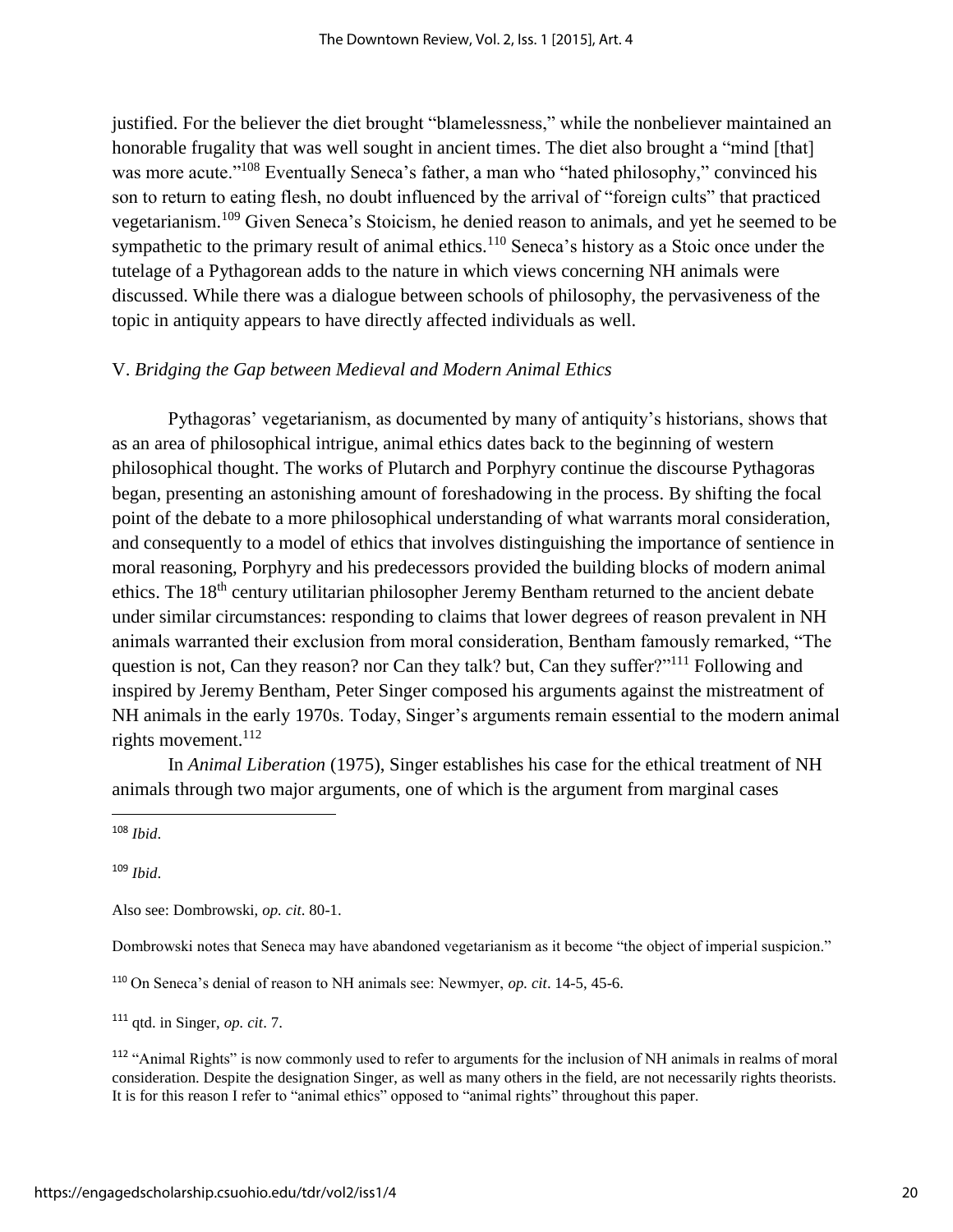discussed earlier in relation to Porphyry. While Singer goes much further than Porphyry did in explaining how "characteristic based"<sup>113</sup> arguments are faulted, leading to the unintended consequence of allowing one to act unethically towards children and/or other human beings with lower levels of the characteristic in question, Porphyry's comments are certainly worthy of credit. This is especially true when one considers that Porphyry lived and wrote in a time when Aristotle's anthropocentric influence was the norm. Singer's second major argument, from "speciesism," is a product of the civil rights and woman suffrage movements and the concepts of racism and sexism that gained popularity during the height of these culturally significant shifts in thought. Analogous to racism, Singer defines speciesism as "a prejudice or attitude of bias in favor of the interests of members of one's own species and against those of members of other species".<sup>114</sup> Given the influencing factors behind Singer's use of the term "speciesism," the absence of such an argument in antiquity is understandable. Regardless, the use of sentience as a marker for ethical consideration, the defense against arguments from levels of reason, and the abundance of secondary arguments spanning from environmental degradation to human health effects all have their origins in Ancient Greek philosophy.

Having addressed the first of the two questions that commenced this survey of ancient animal ethics, that of the ancient's thoughts on the wellbeing of NH animals, what remains to be shown is what, if anything from antiquity, contributed to the current state of massive NH animal subjugation, suffering, and slaughter prevalent in the world today. To address this question it seems appropriate to look to those figures that helped shape the popular opinions that followed Ancient Greek philosophy. The works of Plato and Aristotle, by far the most popular philosophers of their era, are thus an ideal starting point to those seeking answers to philosophical questions rooted in the past. As discussed earlier in this work, Plato's tiered conception of the soul utilized Socrates' notion of a distinctively human element of divinity. With a few modifications, Aristotle constructed a hierarchy of souls that replaced Plato's divinity with higher degrees of reason. With reason acting as the segregating characteristic between humans and other animals, Aristotle argued that "animals are for the sake of human beings."<sup>115</sup> Aristotle's arguments from reason and dominion were passed onto the Stoics, who adamantly spread these ideas as doctrines that proved their lack of concern for NH animals was philosophically supported.

Despite the sophistication of the Platonist's rebuttals to the Stoic's claims concerning NH animals, the ancient era of philosophy ended with Stoic thought finding new life in the works of

<sup>&</sup>lt;sup>113</sup> Reason is generally the characteristic used to distinguish which beings are granted moral concern; this is obviously the case in the opinions of Aristotle and the Stoics. The word "characteristics" is used here to include other traits that can be used to distinguish between sentient beings, such as the characteristics of speech and locomotion.

<sup>114</sup> Singer, *op. cit*. 6.

<sup>115</sup> For the excerpt containing this line, see page 15.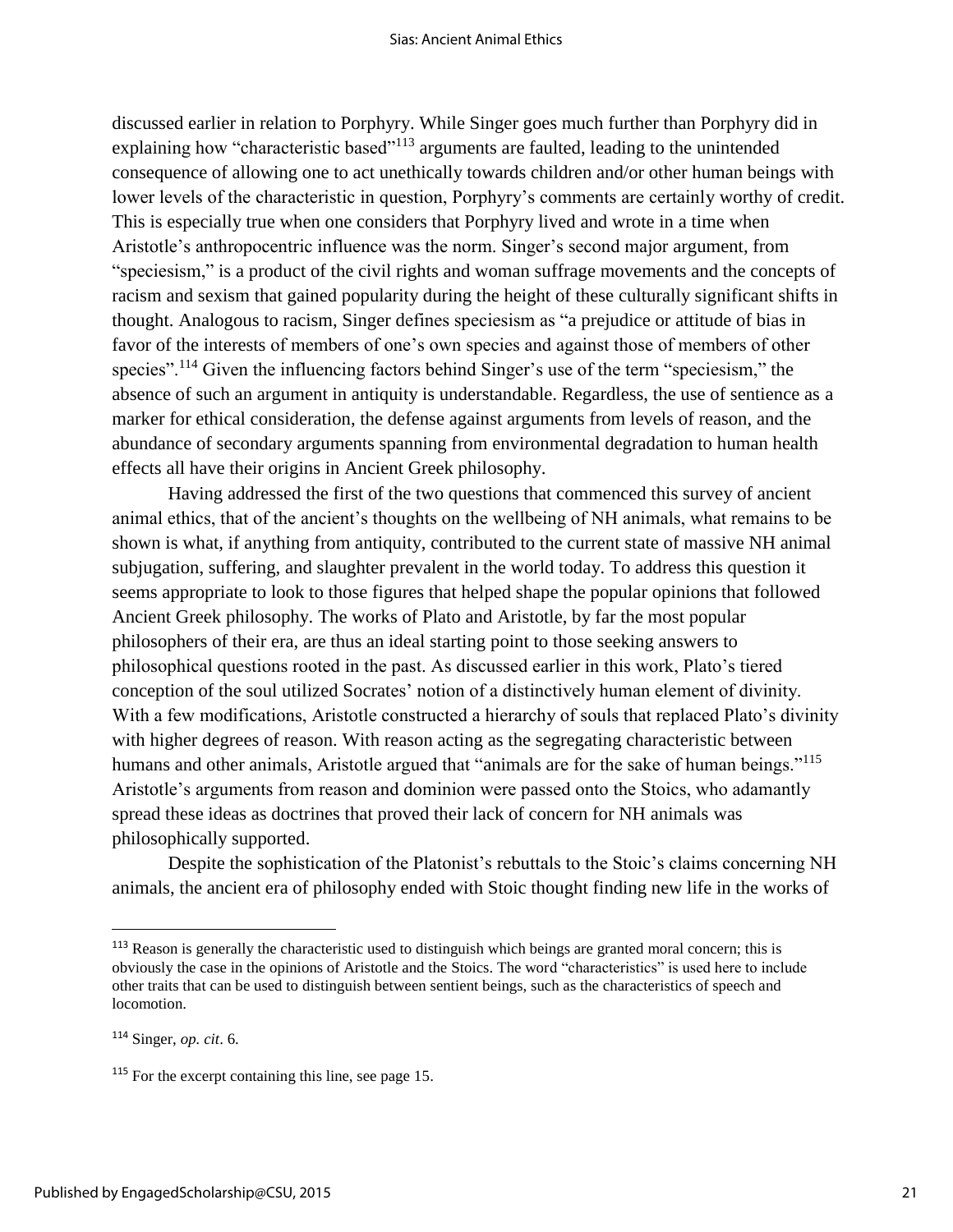highly influential early Christian and medieval theologians. Unlike the ancient era, no major philosophical work arguing for the ethical consideration of NH animals exists in medieval thought. Instead, the Aristotelian and Stoic notions were commonly supplemented with biblical material as well as with interpretations of the Bible. Augustine of Hippo displays this tendency of medieval theology in his *City of God* as he writes:

> …when we say, 'Thou shall not kill,' we do not understand this of the plants, since they have no sensation, nor of the irrational animals that fly, swim, walk, or creep, since they are dissociated from us by their want of reason, and are therefore by the just appointment of the Creator subjected to us to kill or keep alive for our own uses ... the commandment is, Thou shall not kill man.<sup>116</sup>

By fusing the Stoic notions of reason and dominion with his interpretation of biblical decree, Augustine reintroduced the divine element that Aristotle did away with in his views on the soul while simultaneously incorporating Aristotle's arguments against ethical concern for NH animals. Of course Augustine's inclusion of the divine element differs greatly from that of Plato, so a look at the thoughts of Thomas Aquinas will help further differentiate between the two types of divinity utilized by Plato and Augustine.

Aquinas wrote extensively on Aristotle, mixing Aristotle's philosophy with the theology of the Church and devoting multiple works to providing commentary to Aristotle's thoughts.<sup>117</sup> Aquinas' appreciation for Aristotle is perhaps best represented in his habit of referring to Aristotle simply as "the philosopher."<sup>118</sup> Adding Christian terms to Aristotle's position, Aquinas writes "There is no sin in using a thing for the purpose for which it is. Now the order of things is such that the imperfect are for the perfect."<sup>119</sup> Aquinas continues by explaining, in a manner almost identical to Aristotle in his *Politics*, that plants are for the use of NH animals and NH animals are for the use of man. Finishing his line of thought, Aquinas ends by linking Aristotle's philosophy to the contents of the Bible, declaring that "In fact this is in keeping with the commandment of God himself."<sup>120</sup> The existence of vegetarian theology, as well as sects of Christianity that abstain from flesh foods, goes to show that Aquinas' claim that God commanded humans to eat flesh is purely interpretative. Although differences in interpretation

<sup>116</sup> Augustine of Hippo, "City of God." trans. Marcus Dods. Peabody: Hendrickson Publishing, 2009. p. 24-5. (I. 20).

<sup>117</sup> Proudfoot, Michael. and A.R. Lacey. "The Routledge Dictionary of Philosophy." 4th ed. New York: Routledge, 2010. p. 23.

<sup>118</sup> Singer, *op. cit*. 193.

<sup>119</sup> qtd. from *Summa Theologica* (II, II, Q64, art. 1.) in:

Singer, *op. cit*. 193-4.

<sup>120</sup> *Ibid*.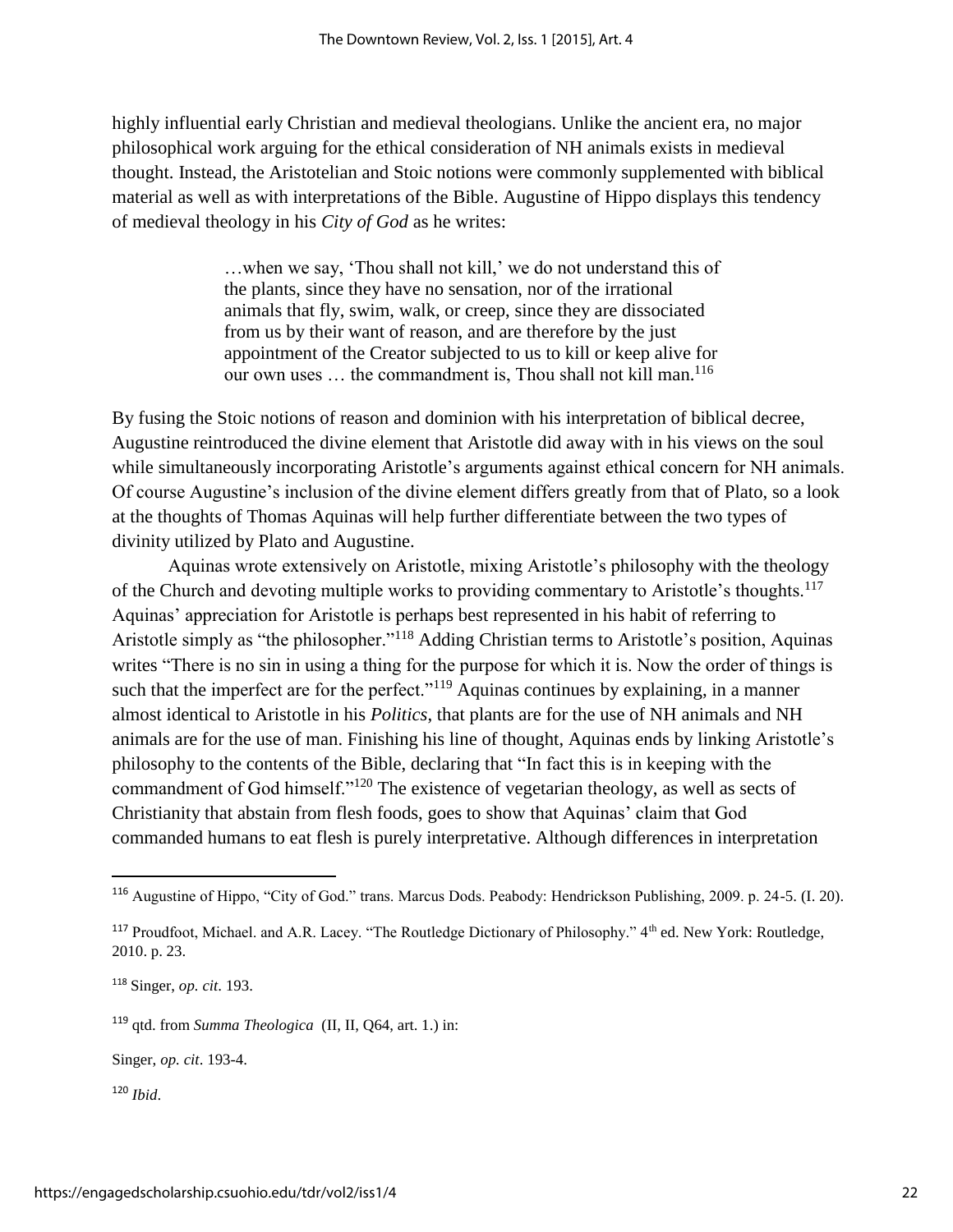can be used to escape the pitfalls of Augustine and Aquinas' use of divinity, their attachment of biblical material to the Stoic's axioms leads to a difficult situation where questioning itself is characterized as going against the entire unit that is the Catholic Church. The acceptance and incorporation of Aquinas and his writings by the Church only further discouraged any challenge to Aquinas' synthesis of philosophical and theological ideas.<sup>121</sup> Plato's sense of divinity, on the other hand, was not nearly as overbearing as that of the early Christian theologians.

Given the powerful position that the Catholic Church has held during the history of human thought, and their alliance to Aquinas and consequently Aristotle's arguments concerning NH animals, it follows that the views they accepted would result in massive consequences around the world. While this in no way suggests that Christianity alone is responsible for the grand scale of NH animal abuse observed today, the link between Aristotle, the Church, and Western culture is well established, and such a fact cannot be taken for granted when one looks to the past for answers to the present.<sup>122</sup>

The plight of the NH animal in modern times is the result of centuries of subjugation and slaughtering at the hands of humankind. The onslaught of the industrialization of nations only increased the downfall of the practice of animal ethics, as individuals were further removed from the processes that brought animal-based products to the market. Other factors, such as the Westernization of diets around the world, should also be included in discussions covering the downfall of concern for NH animals. That being said, it remains evident that the ethical connection between the human animal and the NH animal has long been an area of philosophical discourse. Animal ethics, like many other fields of thought, has been greatly influenced by popular thinkers of antiquity. The result of Aristotle and Aquinas' thoughts on NH animals, in part characterized by the current state of animal suffering today, shows the immense influence these men have had on humanity's continued, albeit destructive, existence.

<sup>&</sup>lt;sup>121</sup> In covering this issue Singer notes that the Catholic Church remains, to this day, attached to the works of Aquinas. The closest resemblance of a break from Aquinas' view on domination came in 1988 when "Pope John Paul II urged that human development should include 'respect for the beings which constitute the natural world" (196).

<sup>122</sup> Rod Preece argues that Singer's depiction of Aquinas' influence on the Catholic Church, and the widespread effect this union has had on the medieval view of NH animals, is an oversimplification of a complex set of factors (122-3). In support of his critique, Preece supplements his discussion of Aquinas with Christian thinkers who were opposed to Aquinas' conception of dominion. These oppositional characters include Basil of Caesara (128), the poet William Hamilton Drummond (122), and Leonardo da Vinchi (138-41). While it is true that these Christians, as well as many others (although most against Aquinas' views on dominion came after the Medieval era, including Drummond and da Vinchi), did not agree with Aquinas, the prominence of Augustine and Aquinas' works in shaping Roman Catholic opinion certainly overshadowed those of the thinkers that opposed them on issues surrounding animal ethics. I mention this particular rebuttal, one of many handled by Preece against Singer, as it relates to the conclusions drawn in this work.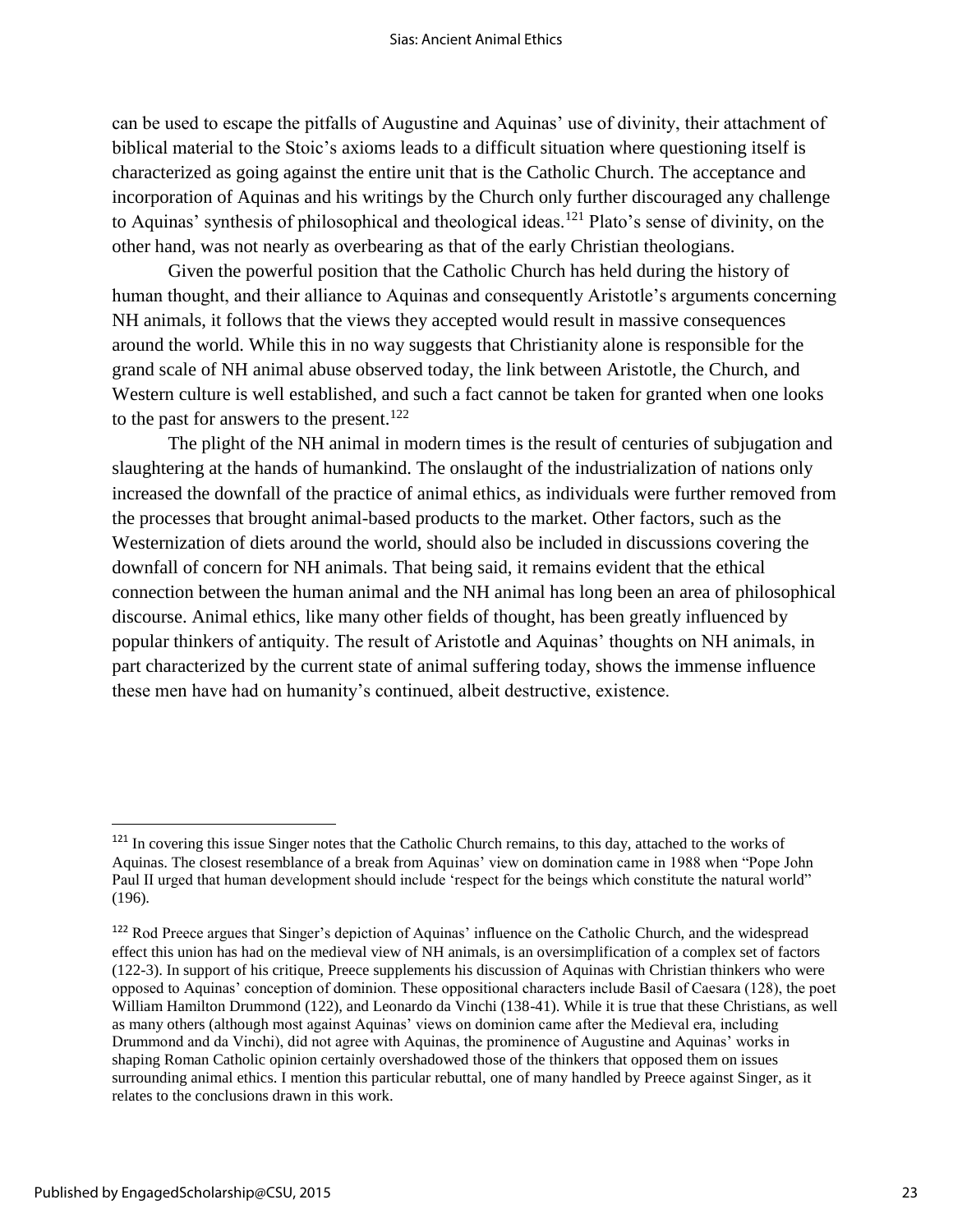## **Appendix – The Philosophers Discussed**

**Pythagoras** (Late 6<sup>th</sup> century BCE): Early philosopher, mathematician. Founded the Pythagorean School or "brotherhood".

**Socrates** (469-399 BCE): Influential philosopher. His philosophy is known primarily through his students, Plato and Xenophanes.

**Plato** (427-348/7 BCE): Influenced by Pythagoras and his teacher Socrates. Founded the Academy. Teacher to Aristotle.

**Aristotle** (384-22 BCE): Student of Plato. Founded the Lyceum. Contributed to branches of philosophy as well as natural science.

**Theophrastus** \*(371-287 BCE): Student of Plato. After Plato's death become a student of Aristotle. Aristotle's successor to the Lyceum. Considered the father of botany.

**Stoics**: Movement founded by Zeno of Citium (336-264 BCE). Leading Stoics included Chrysippus (280-06 BCE), Posidonius (135-51 BCE), Seneca, Epictetus (50-138 CE), and Marcus Aurelius (121-80 CE). Developed propositional logic and "a thoroughgoing materialism". Later Stoics concerned themselves primarily with ethics.

**Lucius Annaeus Seneca** \*(4 BCE-65 CE): Student of Attalus (a Stoic) and Sotion (a Pythagorean). The mild Stoic.

**Plutarch** \*(50-120 CE): Considered to be the pre-eminent philosopher of "middle Platonism". A historian and philosopher who opposed the ethics of the Stoics and the Epicureans. Wrote the first works entirely devoted to animal ethics.

**Plotinus** (205-70 CE): Neoplatonist. His views on "the One" and the soul would go on to influence Christian theology.

**Porphyry** (232-304 CE): Neoplatonist. Student of Plotinus. Edited and published Plotinus' only work. Historian, biographer, and philosopher.

**Augustine of Hippo** (354-430 CE): Renowned Christian theologian. Bishop of Hippo (395/6) Influenced by Stoicism and Plotinus.

**Thomas Aquinas** (1225-74 CE): Renowned Christian theologian. Student of Albert the Great. Works fuse Greek Philosophy (primarily that of Aristotle) to Christian doctrines.

**Peter Singer** (1946-): Living philosopher who deals primarily with practical ethics. As a result of his highly influential work *Animal Liberation*, Singer is often referred to as the "father of the animal rights movement".

Years listed are sourced from entries provided in *The Routledge Dictionary of Philosophy*. Years marked with an asterisk (\*) are sourced from the biographical information provided in Newmyer's *Animals in Greek and Roman Thought*.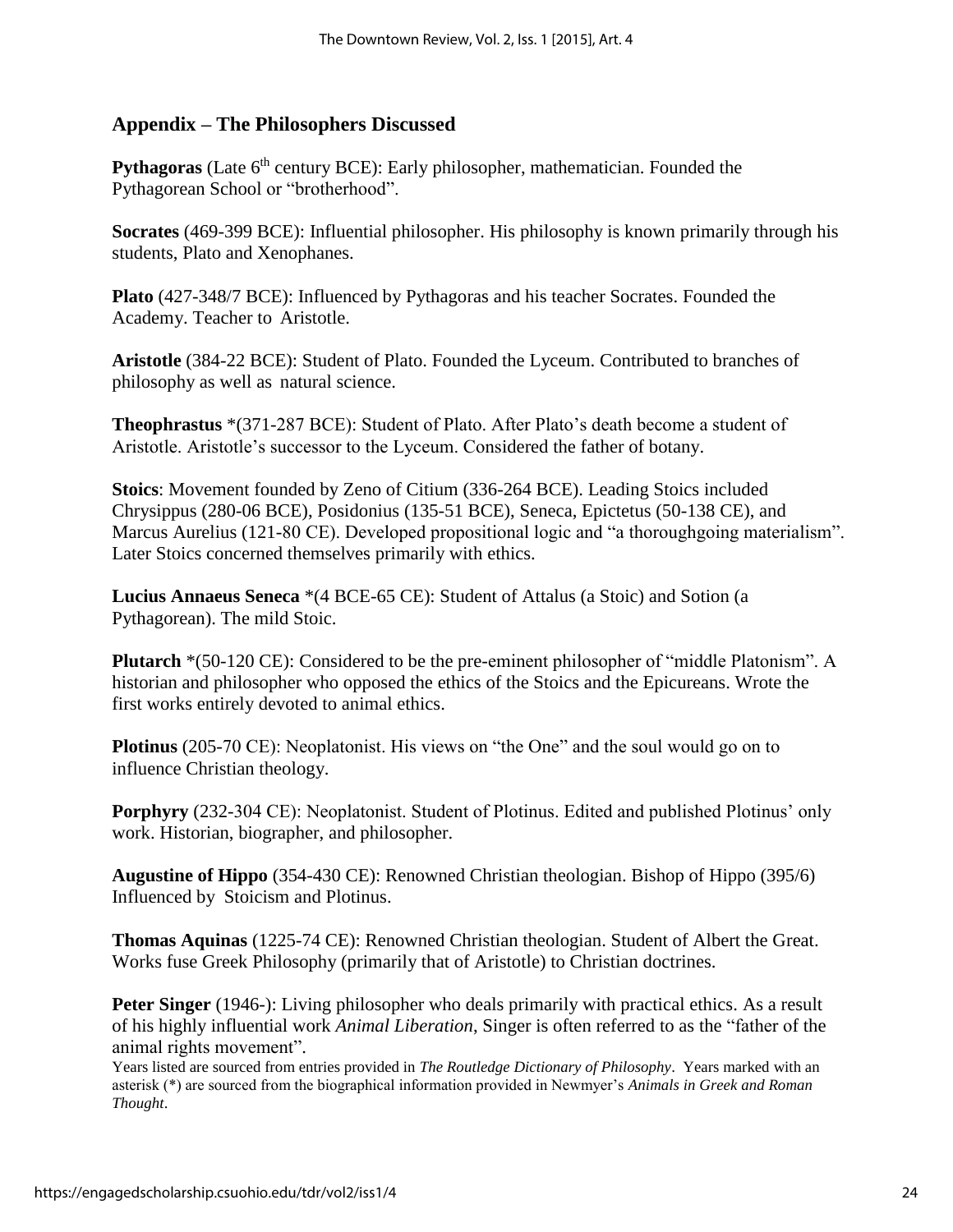### **Bibliography**

Aristotle. "Metaphysics." trans Hugh Tredennick. Cambridge: Harvard University Press, 1935.

- ---. "On the Soul." trans. J. A. Smith. < http://classics.mit.edu/Aristotle/soul.2.ii.html>.
- ---. "Politics." trans. C. D. C. Reeve. "Indianapolis: Hackett Publishing Company, 1998.
- Augustine of Hippo, "City of God." trans. Marcus Dods. Peabody: Hendrickson Publishing, 2009.
- Diogenes Laertius. "Lives of Eminent Philosophers, Volume II." English trans. R. D. Hicks. Loeb Classical Library. Cambridge: Harvard University Press, 1970 ed.
- Dombrowski, Daniel A. "The Philosophy of Vegetarianism." Amherst: The University of Massachusetts Press, 1984.
- Gilhus, Ingvild Saelid. "Animals, Gods And Humans: Changing Attitudes to Animals in Greek, Roman and Early Christian Ideas." New York: Routledge, 2006.
- Gorman, Peter. "Pythagoras: A Life." London: Routledge, 1979.
- Hesiod. "Works and Days." trans. Richard Lattimore, in "Hesoid". Ann Arbor: University of Michigan Press, 1962. Reprinted in: Walters, Kerry S., and Lisa Portmess., ed. "Religious Vegetarianism: From Hesiod to the Dalai Lama." New York: State University of New York Press, 2001. p. 17-22.
- Hughes, J Donald. "Ecology in Ancient Greece." Inquiry: An Interdisciplinary Journal Of Philosophy 18.(1975): 115-125. Philosopher's Index. Web. 11 Nov. 2014.
- Kirk, G. S., J. E Raven and M. Schofield. "The Presocratic Philosophers: A Critical History with a Selection of Texts." 2nd ed. Cambridge: Cambridge University Press, 1983.
- Linzey, Andrew., and Paul Berry Clarke. "Animal Rights: A Historical Anthology." New York: Columbia University Press, 2004 ed.
- Lonsdale, Steven H. "Attitudes Towards Animals in Ancient Greece." Cambridge University Press. Greece and Rome, 2nd series, Vol. 26, No. 2 (Oct., 1979). 02 Oct. 2014. <http://www.jstor.org/stable/642507>.
- Nagel, Thomas. "What Is It Like to Be a Bat?", The Philosophical Review. Vol. 83, No. 4 (Oct., 1974).

Newmyer, Stephen T. "Animals in Greek and Roman Thought: A Sourcebook." New York: Routledge, 2011. ---. "Plutarch on Justice Toward Animals: Ancient Insights on a Modern Debate." Scholia. Vol. 1 (1992). 38-54. 02 Nov. 2014.

- Phelps, Norm. "The Longest Struggle: Animal Advocacy from Pythagoras to Peta." New York: Lantern Books, 2007.
- Plato. "Laws." trans. A. E. Taylor. The Collected Dialogues of Plato: Including the Letters. Edith Hamilton and Huntington Cairns., ed. Princeton: Princeton University Press, 1994.
- ---. "Republic". trans. Paul Shorey. The Collected Dialogues of Plato: Including the Letters. Edith Hamilton and Huntington Cairns., ed. Princeton: Princeton University Press, 1994.
- ---. "Statesman." Plato. trans. J.B Skemp. The Collected Dialogues of Plato: Including the Letters. Edith Hamilton and Huntington Cairns., ed. Princeton: Princeton University Press, 1994.